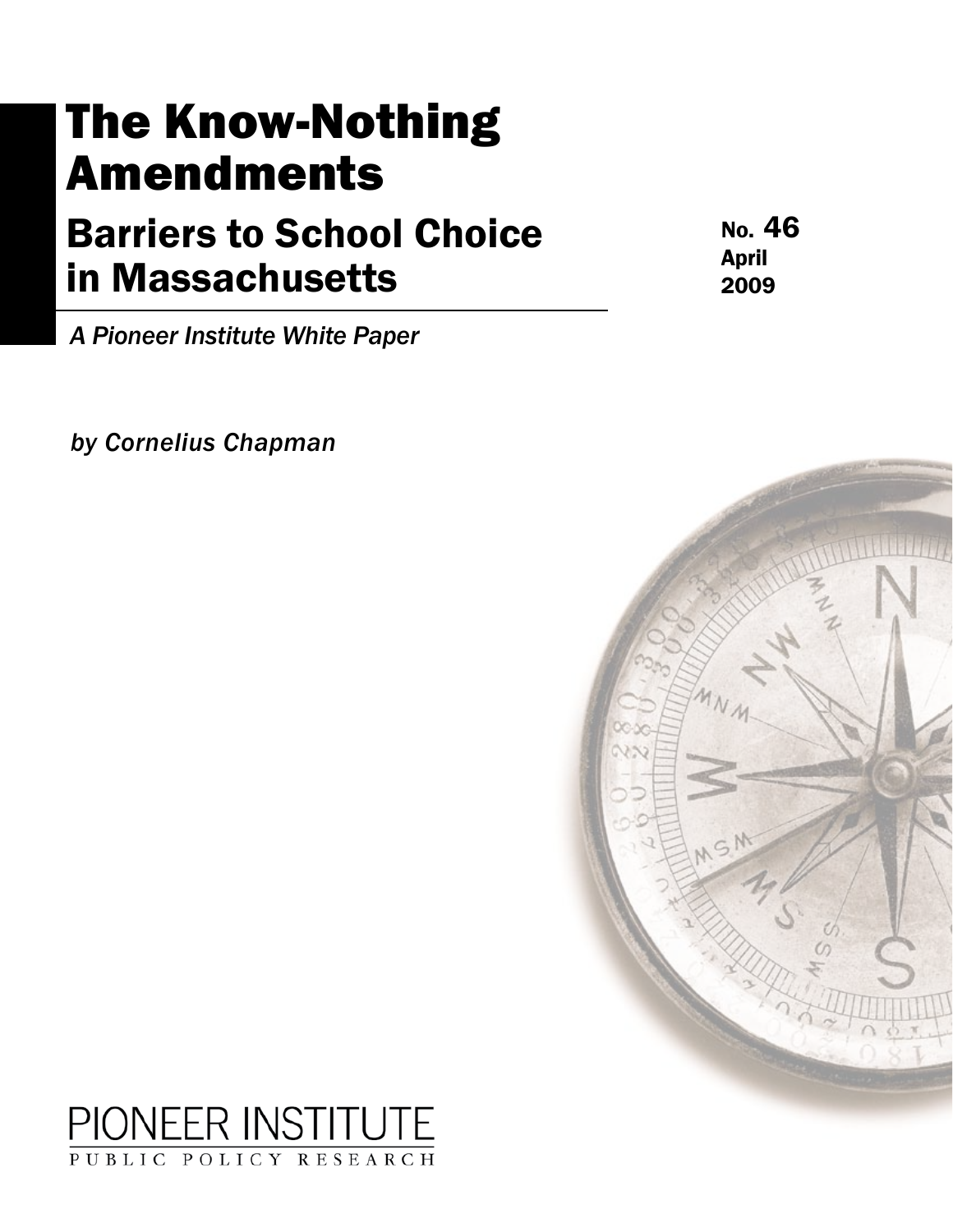# Pioneer's Mission

Founded in 1988, Pioneer Institute is a non-partisan public policy think tank committed to keeping Massachusetts economically competitive and to strengthening the core values of an open society. To inspire market-driven policy reforms, Pioneer promotes individual freedom and responsibility and limited, accountable government. The Institute has changed the intellectual climate in Massachusetts by commissioning timely and rigorous academic studies from leading scholars. Pioneer injects new ideas into the public debate through forums and lectures, transcripts, the media, and outreach to legislators, business groups and the general public.

# Pioneer's Centers

This paper is a publication of the Center for School Reform which seeks to increase the education options available to parents and students, drive system-wide reform, and ensure accountability in public education. The Center's work builds on Pioneer's legacy as a recognized leader in the charter public school movement, and as a champion of greater academic rigor in Massachusetts' elementary and secondary schools. Current initiatives promote *choice and competition, school-based management, and enhanced academic performance in public schools.* 

The Shamie Center for Better Government seeks limited, accountable government by promoting competitive delivery of public services, elimination of unnecessary regulation, and a focus on core government functions. Current initiatives promote *reform of how the state builds, manages, repairs and finances its transportation assets as well as public employee benefit reform.* 

The **Center for Economic Opportunity** seeks to keep Massachusetts competitive by promoting a healthy business climate, transparent regulation, small business creation in urban areas and sound environmental and development policy. Current initiatives promote market reforms to *increase the VXSSO\RIDIIRUGDEOHKRXVLQJ*, *reduce the cost of doing business*, and *revitalize urban areas*.

*Pioneer Institute is a tax-exempt 501(c)3 organization funded through the donations of individuals, foundations and businesses committed to the principles Pioneer espouses. To ensure its independence, Pioneer does not accept government grants.*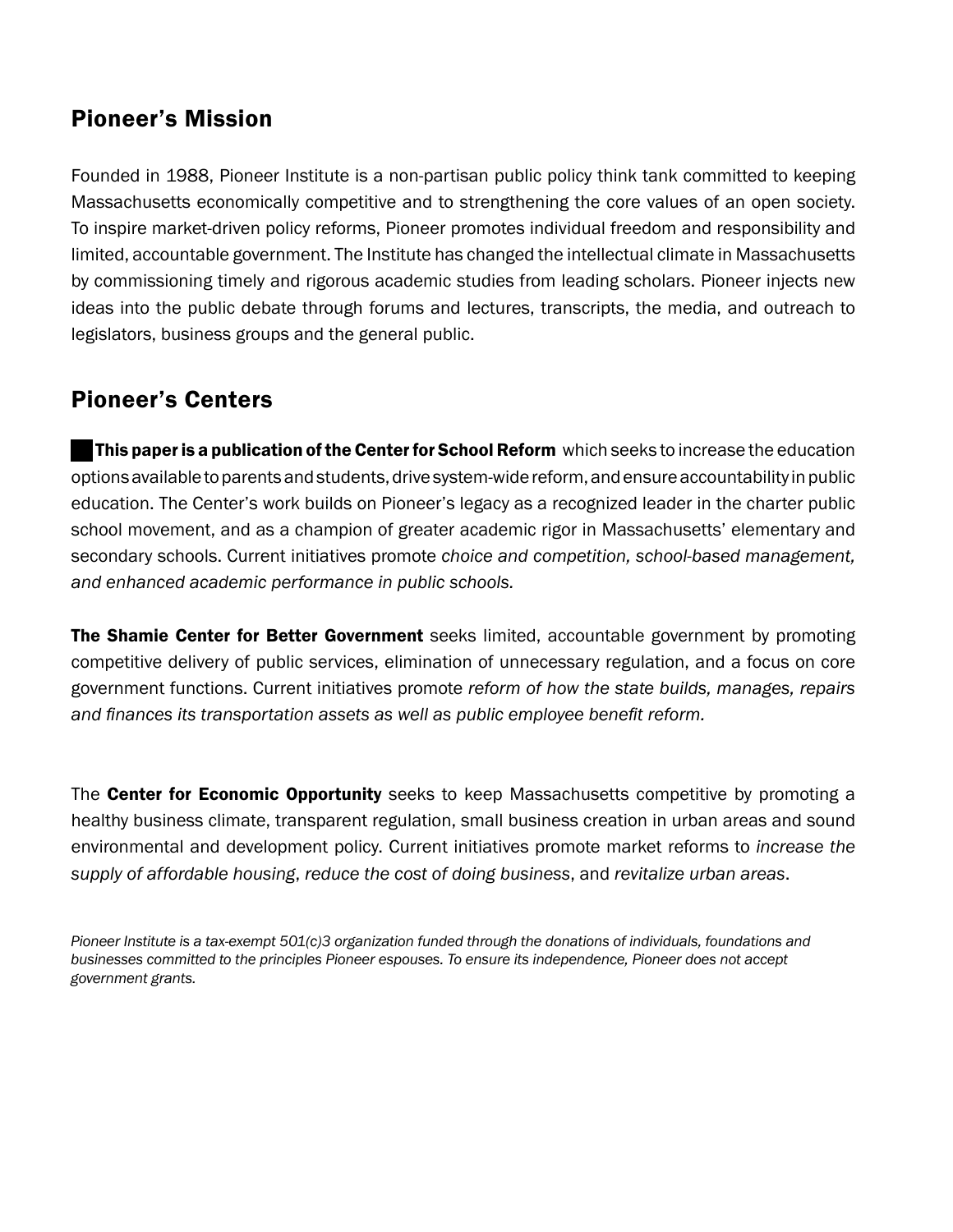# The Know-Nothing Amendments

#### Cornelius Chapman

# Barriers to School Choice in Massachusetts

*A Pioneer Institute White Paper*

# **Contents**

| Introduction                                                                                                                                                                                                                      | 1                               |
|-----------------------------------------------------------------------------------------------------------------------------------------------------------------------------------------------------------------------------------|---------------------------------|
| I. American Schools: A Brief History                                                                                                                                                                                              | 1                               |
| II. The Nativist Reaction to Nineteenth Century Immigration                                                                                                                                                                       | 3                               |
| III. Scaling the Higher Wall of Blaine Amendments<br>A. Substantive Due Process<br>B. The Free Exercise Clause and the Voucher Model<br>C. Going Over Blaine's Head<br>D. The Contracting Model<br>E. The International Consensus | 9<br>11<br>13<br>14<br>14<br>15 |
| IV. Conclusion: The Social Benefits of Educational and Religious Diversity                                                                                                                                                        | 16                              |
| About the Author<br>Endnotes                                                                                                                                                                                                      | 17<br>18                        |

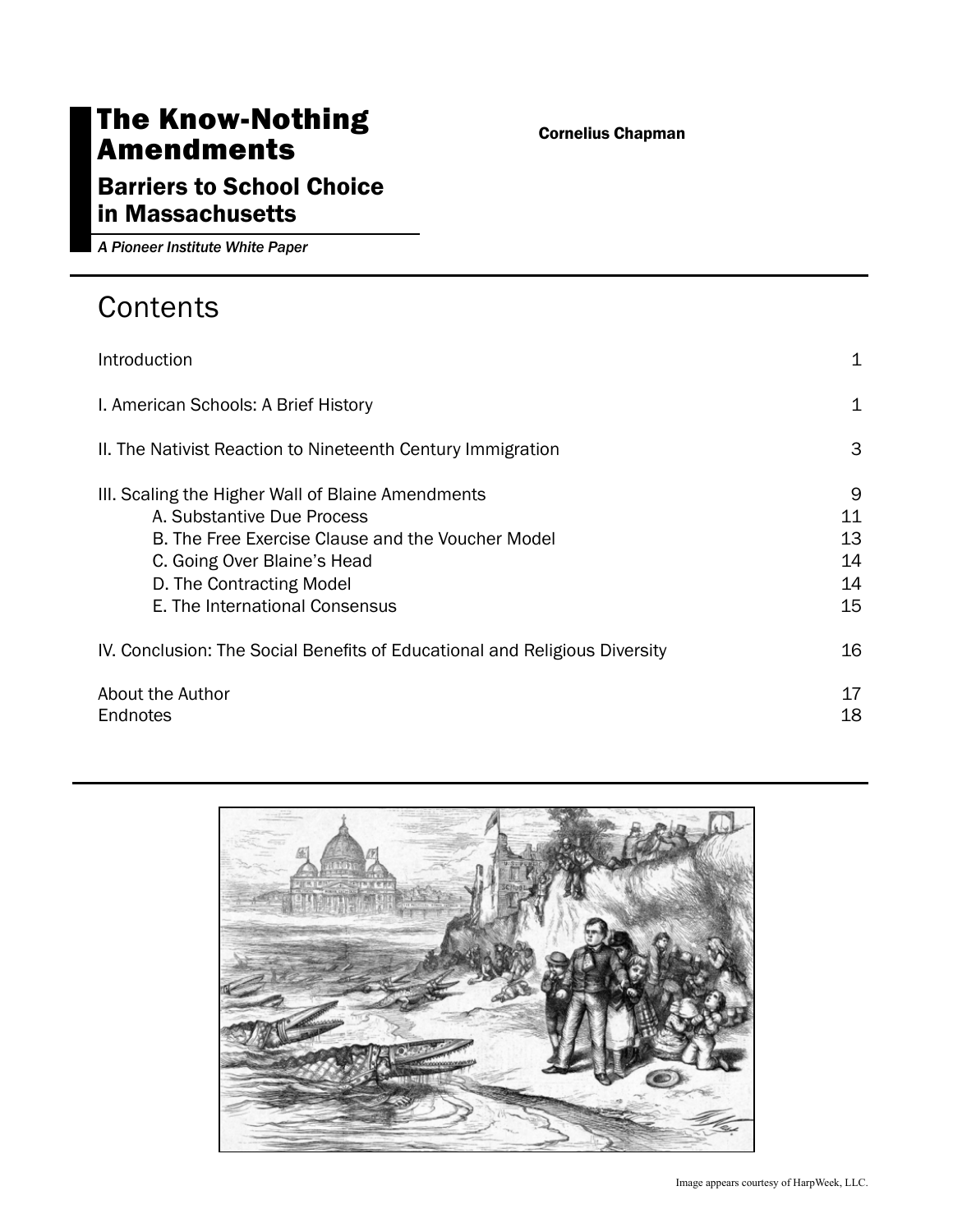#### *The Know-Nothing Amendments*

*The various modes of worship which prevailed in the Roman world were all considered by the people as equally true; by the philosopher as equally false; and by the magistrate as equally useful*.

> - Edward Gibbon *The Decline and Fall of the Roman Empire*

*Anti-Catholicism is the anti-Semitism of intellectuals.*

- Peter Viereck, *Atlantic Monthly*, 1959

*I am not a Know-nothing. How could I be? When the Know-nothings get control, the Declaration of Independence will read "all men are created equal, except negroes and foreigners and Catholics.*

- Abraham Lincoln, letter to Joshua Speed, 1855

#### **Introduction**

This paper will consider a sad phenomenon in American history—19<sup>th</sup>-century nativism and in particular, anti-Catholic prejudice—and its lingering and deleterious effects on American primary and secondary education. The wave of nativist sentiment that swept through American thought and institutions in the  $19<sup>th</sup>$  century wiped out an older, pluralistic approach to primary and secondary education in which the interests of parents were balanced with those of the state. The purported constitutional grounds for this shift will be shown to rest on an incorrect assumption as to whether the framers of the Constitution intended to include education within the prohibition of established religions. As a correction to this unwarranted shift in course, the author will suggest the use of more pragmatic standards for the evaluation of church-state controversies in K-12 education which place the Free Exercise Clause of the First Amendment on an equal footing with that amendment's Establishment Clause.

## **I. American Schools: A Brief History**

America's public schools were originally religious in nature; in a published debate between George H. Martin, Agent for the Massachusetts State Board of Education, and Andrew S. Draper, New

York State Superintendent of Public Instruction, that appeared in leading educational journals between 1891 and 1893, the point of contention was not whether primary and secondary education in America had religious roots, but who should receive the credit—the Puritans of Massachusetts or the Protestant Dutch settlers of New York.<sup>1</sup> The boundaries between public and private sectors were not drawn with today's formal lines, and the notion that education could or should be a public function independent of the religious beliefs of parents would have been considered an absurdity.2

The governments of the American colonies were similarly imbued with religious coloration from their birth. As the United States Supreme Court noted in *Reynolds v. United States*,

*Before the adoption of the [U.S.] Constitution, attempts were made in some of the colonies and States to legislate not only in respect to the establishment of religion, but in respect to its doctrines and precepts as well. The people were taxed, against their will, for the support of religion, and sometimes for the support of particular sects to whose tenets they could not and did not subscribe. Punishments were prescribed for a failure to attend upon public worship, and sometimes for entertaining heretical opinions*. 3

Thus the Massachusetts Constitution of 1780 required that in order to be eligible to hold the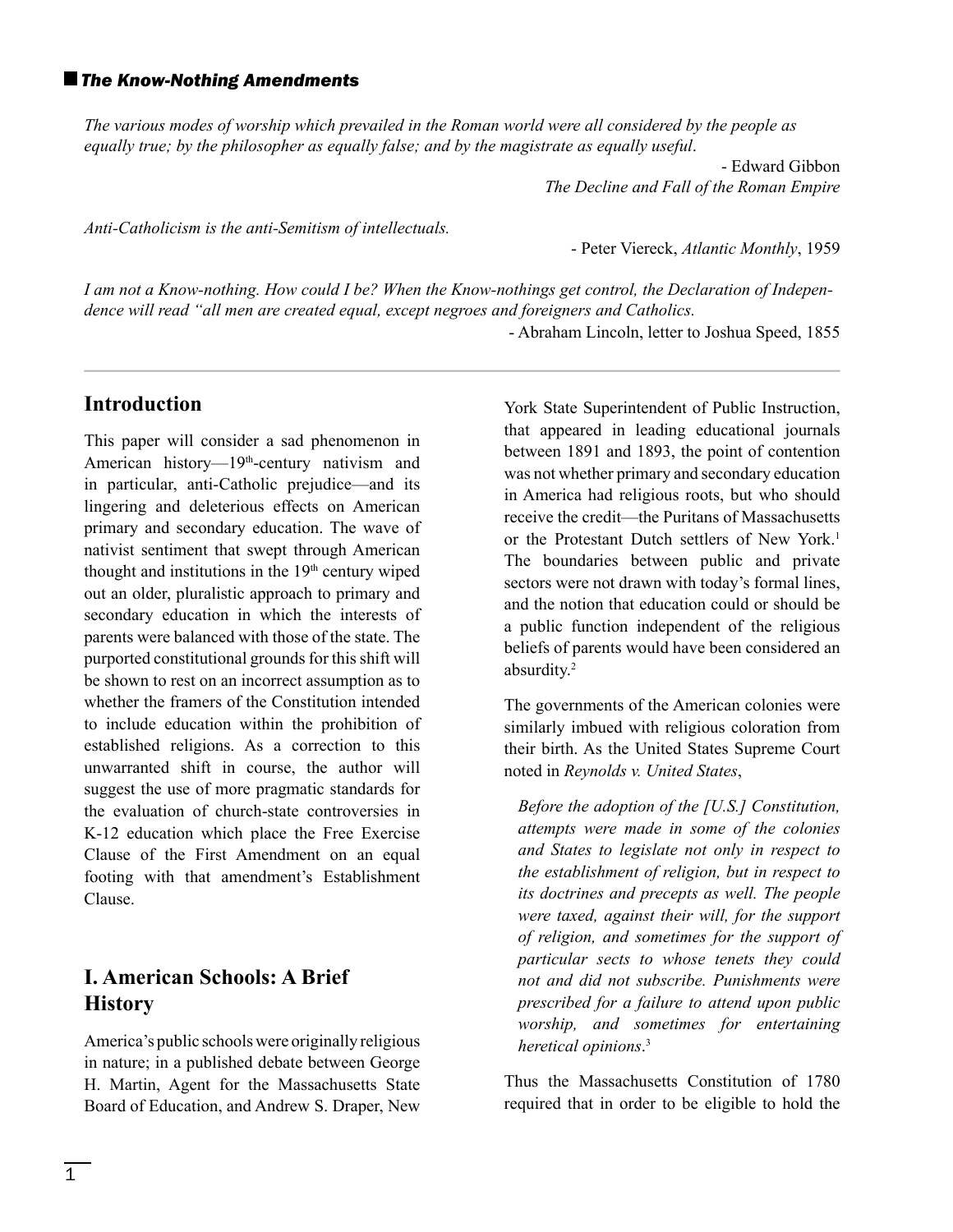offices of governor and lieutenant governor of the state, an individual must "declare himself to be of the Christian religion,"4 and provided for the "support and maintenance of public Protestant teachers of piety, religion and morality."5 In Massachusetts, public school was Protestant school $6$ 

The wave of nativist sentiment that swept through American thought and institutions in the  $19<sup>th</sup>$  century wiped out an older, pluralistic approach to primary and secondary education in which the interests of parents were balanced with those of the state.

The charters granted to the colonies by the English Crown authorized the creation of established, state-supported religions, a continuation of the European practice of requiring "loyalty to whatever religious group happened to be on top and in league with the government of a particular time and place."7 The framers of the United States Constitution, by contrast, were able to start afresh; in the words of Thomas Jefferson, the American Revolution gave the Founding Fathers "an album on which [they] were free to write" what they pleased,<sup>8</sup> and the First Amendment to the Constitution prohibited Congress from making any law respecting "an establishment of religion, or prohibiting the free exercise thereof."9 George Mason, Jefferson's fellow Virginian and the man whom Jefferson considered "the author of the bill of rights,"<sup>10</sup> had witnessed controversy as a state legislator in Virginia when a bill to establish "provision for teachers of the Christian religion" had "brought out a determined opposition."<sup>11</sup>

State constitutional provisions that established particular religions were not prohibited until much later, however. In 1868, the Fourteenth Amendment to the United States Constitution, which provides that no "State shall deprive any person of life, liberty or property, without due process of law," $12$  was ratified by the requisite number of states. That amendment, originally intended to secure the rights of former slaves in the post-bellum South, was interpreted by subsequent judicial decisions to require the application of the Bill of Rights to the states, $13$  which meant that the First Amendment's prohibition against the establishment of a federal religion by Congress applied to comparable acts by state legislatures. Religious favoritism may thus be present in a state constitution that predates these cases as a vestige of a time when such prejudice was both socially accepted and legally permitted.<sup>14</sup>

Mason's role in the disestablishment of a state religion in Virginia may be instructive as to how far the First Amendment's prohibition on laws "respecting an establishment of religion" was intended to extend. In 1776, responding to complaints by "dissenting" denominations—that is, those other than the Anglican Church—about aid provided to Anglican ministers by the state, the Virginia legislature began to consider a series of measures aimed at reconciling the conflicting claims of publicly-supported clergy and dissenters from the established Anglican church. At the time, Anglican clergy were supported by a tax on every household in the state, which was used to pay their salaries and provide them with land and housing.15 In 1779, after several previous failures, Mason successfully resolved the churchstate controversy with a bill that permanently suspended the ministers' state salaries, but left property purchased with state funds in the hands of the Anglican Church.16

The three-year debate over disestablishment, which Jefferson later said represented "the severest contests in which I have ever been engaged,"17 took place independently of a concurrent effort to establish a system of public education;18 the legislators who fought so bitterly over the issue of an established church apparently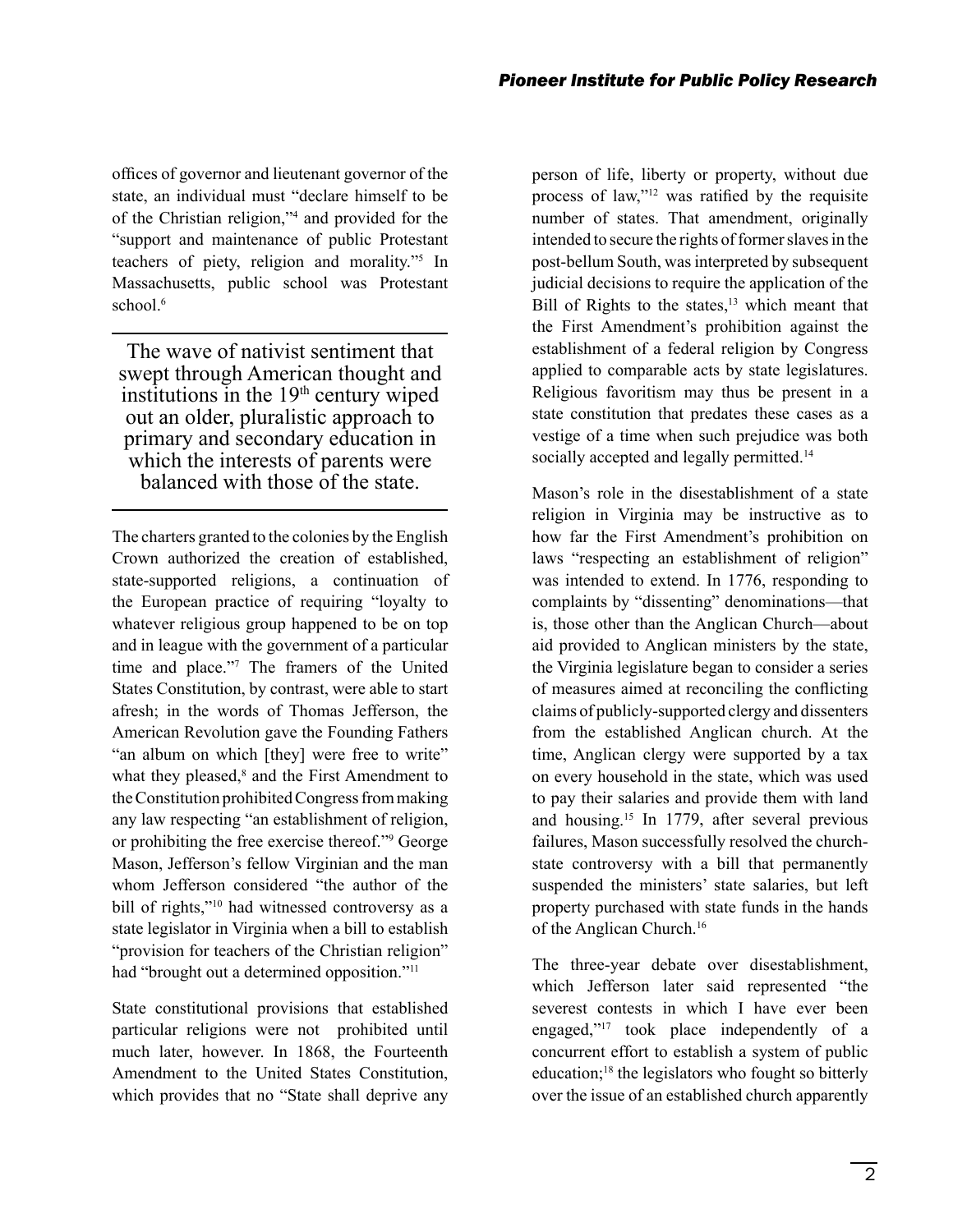considered that issue to be separate from the question whether religious instruction should be barred from publicly-supported schools.

If Mason was considered a liberal on church-state issues—he was dubbed "the Father of Religious Liberty" in America by an early historian<sup>19</sup>— Jefferson was considered an arch-liberal<sup>20</sup> who showed a "passion for religious liberty" that Mason never demonstrated.<sup>21</sup> It is Jefferson's letter to a Committee of the Danbury Baptist Association<sup>22</sup> that crystallized in an image—"a wall of separation between church and State" the debate over the role of religion in American public life. Yet even Jefferson did not draw the line of separation through the schoolhouse. In 1822, two decades after the letter to the Danbury Baptists, Jefferson wrote to the President of the University of Virginia recommending that religious denominations, without "giving countenance or ascendancy to any one sect over another," be permitted "to establish their religious schools" on the grounds of that public institution of higher learning, thereby "enabling the students of the University to attend religious exercises with the professor of their particular sect, either in the rooms of the building still to be erected, and destined to that purpose under impartial regulations. . . or in the lecturing room of such professor."23 Jefferson concluded that:

*Such an arrangement would complete the circle of the useful sciences embraced by this institution, and would fill the chasm now existing, on principles which would leave inviolable the constitutional freedom of religion, the most inalienable and sacred of all human rights.*<sup>24</sup>

In other words, contrary to those who think that the wall Jefferson spoke of in his letter to the Danbury Baptists should separate religious education from state support, the arch-liberal of church-state separation believed that the support of religious education was a proper function of the state and permissible under the First Amendment

so long as no one religion was preferred over any other. Jefferson was adamant that church and state should remain separate, but not church and school.

# **II. The Nativist Reaction to Nineteenth Century Immigration**

Between 1815 and 1865, approximately five million people immigrated to the United States from European countries.<sup>25</sup> Contrary to the stereotype of the penniless European immigrant, many arrived with sufficient skills and resources to sustain themselves until they escaped the crowded cities of the east coast and reached areas of the country where arable land was plentiful; many Germans, English, Norwegians, and Swedish landed in Boston, but few stayed, lured by the promise of cheap land and rich soil beyond the Alleghenies.<sup>26</sup>

Jefferson believed that the support of religious education was a proper function of the state and permissible under the First Amendment so long as no one religion was preferred over any other.

The Irish represented a different case; they had been impoverished by a succession of measures dating back to the  $17<sup>th</sup>$  century, including confiscation of their land by the English, changes in laws that made them tenants at will to absentee landlords, and the subdivision of rented lands into increasingly smaller and less profitable plots. Ireland "lived in a chronic state approaching famine," and the particular years that have come to be known as the "Potato Famine"—the period from 1845 to 1850 when potato rot infected the staple of the nation's diet—were simply those in which chronic symptoms became most acute.<sup>27</sup> Changes in political circumstances worked to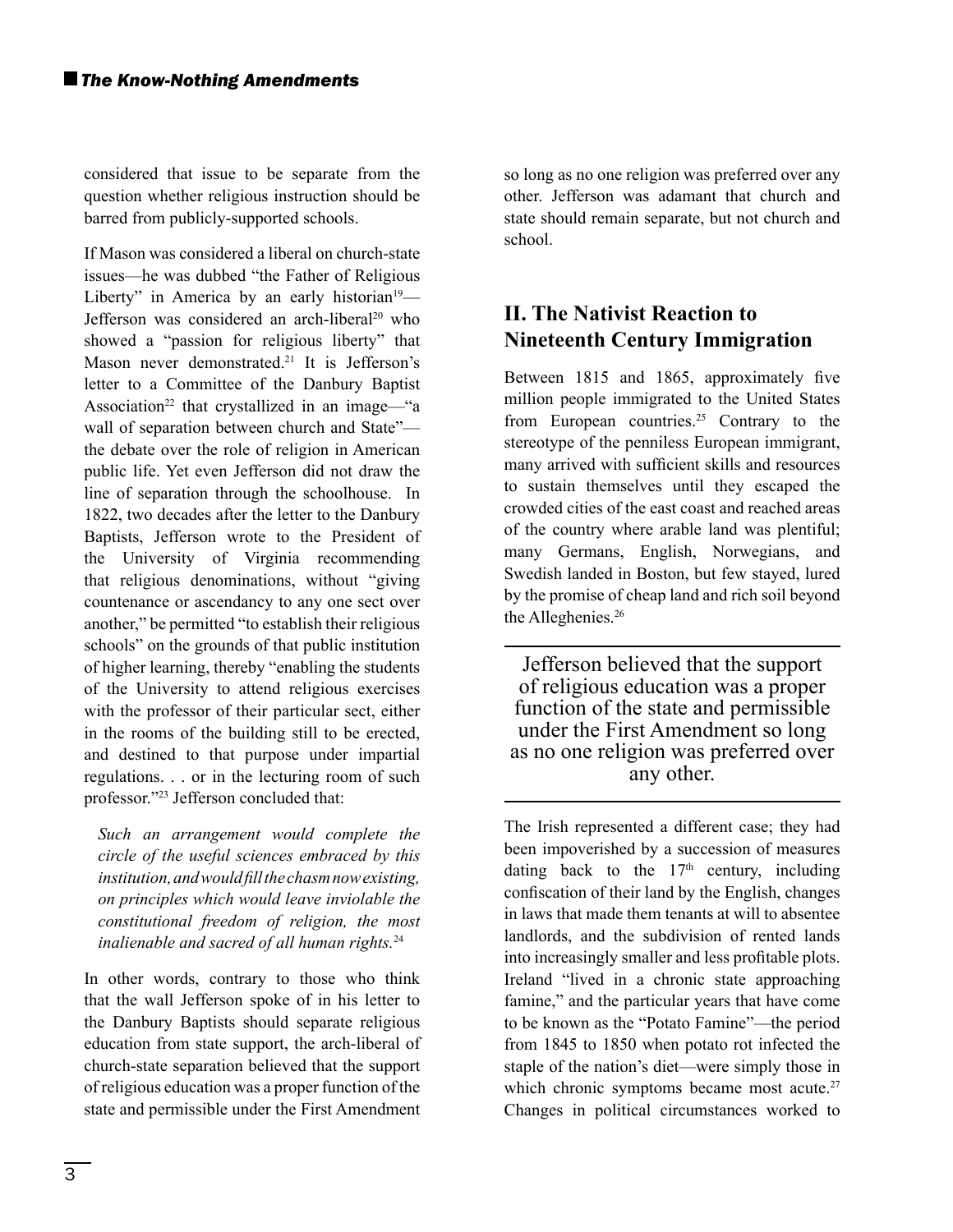exacerbate the problem; the Corn Laws that had given Ireland's exports a protected place in English markets were repealed in 1846, and the Irish Poor Law of 1838 subjected landowners to a high tax that encouraged the forced emigration of tenant farmers. When the potato crop failed and tenant-farming "cottiers" could not pay their landrent, a quarter-million families numbering some one million individuals were evicted, lodged in workhouses and then forced to emigrate—in some cases with government assistance—to other countries.28 Between 1820 and 1860, a third of all immigrants to America were Irish; in the 1840s, half of all such immigrants were Irish.

When the Irish arrived in America they settled where they landed, in the large port cities of the east coast, because they had no accumulated wealth to move further inland and buy farmland. Between 1830 and 1850 the Irish population of Boston swelled to approximately 35,000 out of 137,000; within five years, it had increased to  $50,000$ .<sup>29</sup> The Irish became a visible social problem in urbanized Boston because they lacked both capital and skills; they were disproportionately employed in unskilled labor because, having been farmers in Ireland, they were not prepared to enter the skilled trades into which labor was divided in an industrialized urban area. Even African-Americans, who generally toiled in less-desirable occupations, were more likely to be employed in skilled jobs; while skilled blacks' status "shone chiefly by comparison with less fortunate members of their race," it was nonetheless superior to that of the Irish.<sup>30</sup> "Unable to find employment or transportation elsewhere, . . . without one penny in store, the question, how [the Irish] should live, was more easily put than solved."31 Boston's Irish would thus become the first and most visible targets of native animus that would solidify a rigid educational uniformity that persists in America today.

The Protestant elite that had ruled Massachusetts since its founding became alarmed by the influx of Catholic immigrants from Ireland (and to a lesser extent, other European countries) in the 19th century. While this reaction in part reflected legitimate public health concerns over the squalor in which the new immigrants lived, it was heightened by anti-Catholicism, a legacy of religious conflict between Protestants and Catholics dating to  $16<sup>th</sup>$  century England, when Henry VIII separated the Anglican Church from the hierarchy of the Roman Catholic Church.32 Anti-Catholic prejudice manifested itself in everyday life by parlor games such as "Break the Pope's Neck"33 and the celebration of "Pope-Night" on November 5th, an American counterpart to Guy Fawkes Night in England, in which an effigy of the Pope was paraded through the streets of Massachusetts' cities and towns and then burned.<sup>34</sup> Anti-Catholic sentiment was expressed by the high-minded as well as the



Image appears courtesy of HarpWeek, LLC. "The Ignorant Vote", December 9, 1876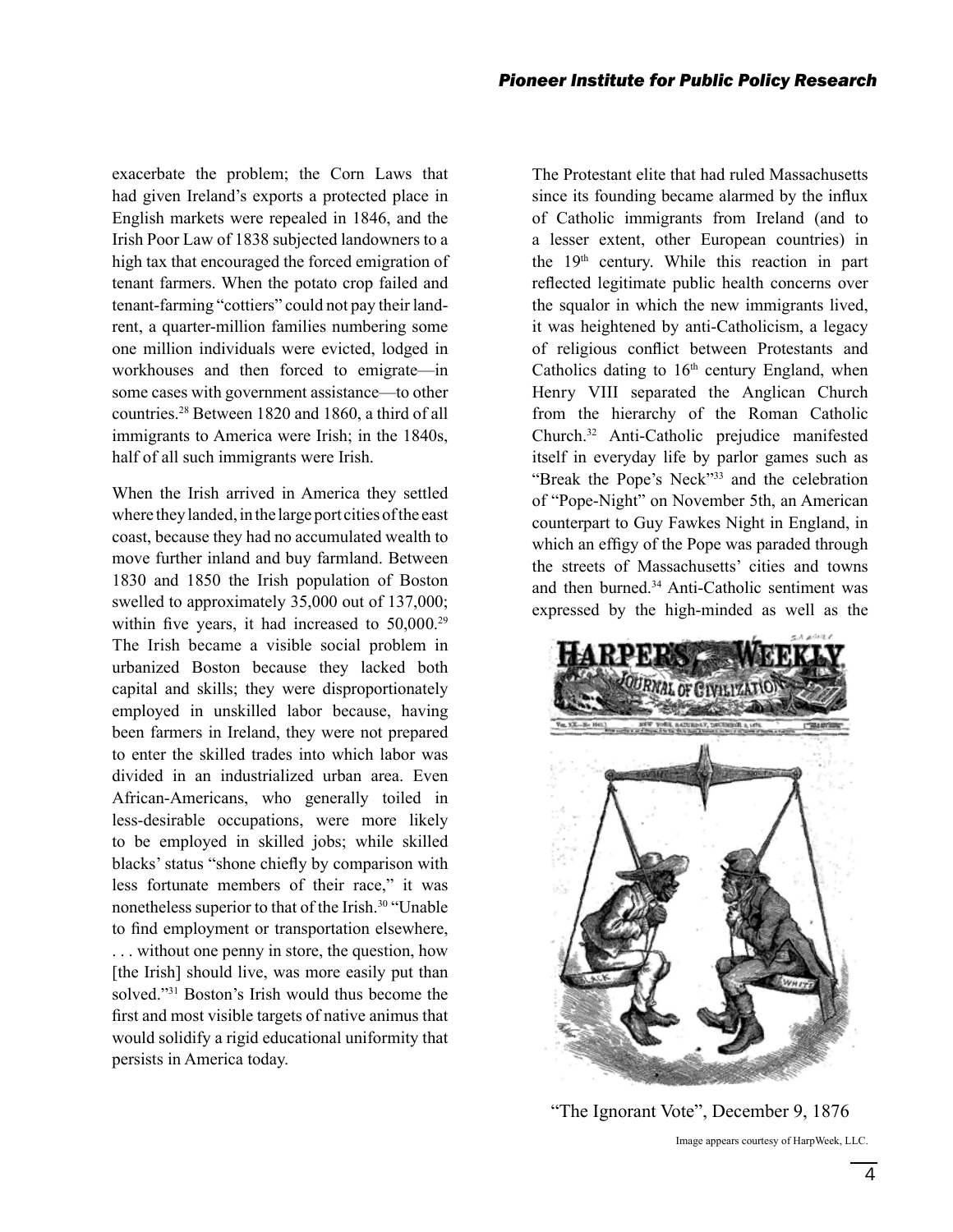low; Harvard's annual Dudleian Lectures were devoted to "detecting, convicting, and exposing the idolatry, errors and superstitions of the Romish Church.35

Nativist sympathizers in Massachusetts and across America reacted to the influx of immigrants in the 19th century by forming various groups to preserve Protestant supremacy. Many, such as The Sons of Sires, The Sons of '78, The Druids, The Order of United Americans, had only brief lives.<sup>36</sup> One, The Order of the Star Spangled Banner, eventually coalesced into a national political organization formally known as the American Party.<sup>37</sup> Because its members pledged not to give out information about the party, and instead employed passwords and ritualistic handshakes to identify themselves to each other, the party came to be called the "Know-Nothing Party." Members would greet any inquiry about the party and its activities by replying "I know nothing."

The hypocrisy of the Anti-Aid Amendment's proponents became clear over time as public funds continued to be spent not only in local public schools, but also for private schools and academies.

In 1854, in what has been described as the greatest election upset in the history of Massachusetts,<sup>38</sup> the Know-Nothings gained control of both houses of the Massachusetts legislature and the State House as their gubernatorial candidate, Henry Joseph Gardner, defeated the Whig incumbent Emory Washburn.<sup>39</sup> During their time of predominance, the Know-Nothings' achieved some but not all of their nativist goals; a bill that would have prohibited an immigrant from voting until he had lived in Massachusetts for 21 years failed, for example, but a law was subsequently enacted that prohibited residents from voting until they

had been citizens for two years and residents for seven, thereby disenfranchising in the words of one Massachusetts legislator, the "Scot, Irish, and Germans" who were entering the state in large numbers.40

The Know-Nothings' most enduring accomplishment is an amendment to the Massachusetts Constitution that survives to this day in modified form, commonly known as the "Anti-Aid Amendment." The Anti-Aid Amendment provided for the first time that state appropriations and local tax revenues for education could be "expended in, no other schools than those which are conducted according to law, under the order and superintendence of the authorities of the town or city in which the money is to be expended; and such moneys shall never be appropriated to any religious sect for the maintenance exclusively of its own schools."41

Until 1833, the Massachusetts Constitution had practiced religious tolerance at the same time that it provided for a system of locally-funded religious schools by allowing an individual to direct that levies required to support "public Protestant teachers" be applied to "teachers of his own religious sect or denomination."42 While the effect of this measure in actual practice may have been limited, it represented a legal framework that created the possibility for educational and religious diversity. In modern terms, it allowed for dissent from the prevailing educational orthodoxy in the manner of a voucher, to be used in a school chosen by a child's parents, not one approved by a government.

This original text of the Declaration of Rights of the Massachusetts Constitution was amended in 1833 to remove the provisions relating to education, and the Anti-Aid Amendment elevated the question of school funding beyond the reach of the state's legislature, whose composition was subject to change due to shifts in population. The Catholics had begun to organize their own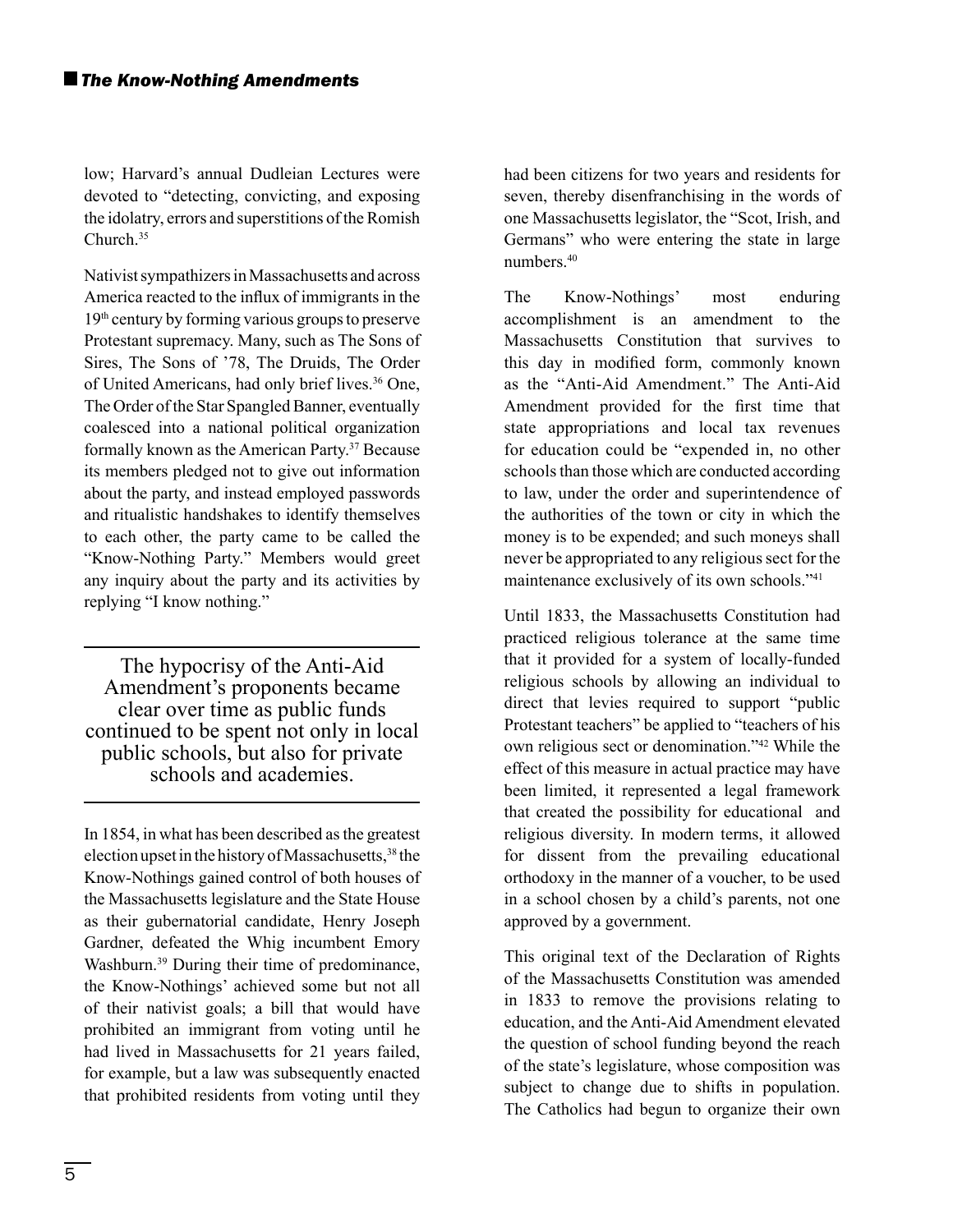schools, an initiative formalized in 1829 when the first Provincial Council of Bishops urged each community in Massachusetts to establish its own Catholic school in order to insulate children from anti-Catholic sentiments that were part of the culture and curriculum in Protestantrun public schools. These newly-formed schools attracted no more than 500 pupils in 1829, but had doubled their enrollment within six years.<sup>43</sup> Protestants feared that Catholic schools would grow to the point where their supporters would demand a share of public monies appropriated for the support of Protestant schools, as had happened in New York and Philadelphia, touching off anti-Catholic riots.44 As one member of the Constitutional Convention of 1853 bluntly put it, the Know-Nothings feared that "some new sect may outvote the Protestants, and claim the school fund."45 The Anti-Aid Amendment put the issue of who would provide elementary and secondary education in Massachusetts into the state's Constitution, its "organic law, something that cannot easily be changed."46

The new rule of law embodied in the Anti-Aid Amendment contained an inherent inconsistency. Schools under the superintendence of local authorities remained Protestant schools, as more than one speaker made clear during the constitutional debate. "A large portion of our constituents maintain, that the practice of reading the Protestant Bible in our schools, and of offering up prayers by the teachers who are Protestants, and which prayers are liable to partake of more or less of the character of argumentation and inculcation, I may say, perhaps of preaching gives a sectarian character to these institutions."47 When thus confronted, the Know-Nothing majority was unapologetic, and blunt: "We teach Protestantism, and believe it to be right, and we glory in that belief."48 Another speaker made it clear that the ultimate goal of the Anti-Aid Amendment's proponents was the conversion of the children of all minority faiths to Protestantism:

"Open your doors wide to all...and Catholics will become Protestants through the influence of these schools."49 The convention adopted the Anti-Aid Amendment after debate that focused particularly on the threat posed by the growing Catholic population of the state,<sup>50</sup> but its burden fell on all those who were not Protestants. Children of all religions were exposed to Protestant proselytes through the "common" schools; Jewish children were forced to attend school on their Sabbath and were subjected to indoctrination from the New Testament.<sup>51</sup>

The hypocrisy of the Anti-Aid Amendment's proponents became clear over time as public funds continued to be spent not only in local public schools, but also for private schools and academies in Andover, Ashburnham, Deerfield, Georgetown, Harvard, Hatfield, Ipswich, Marion, Newbury, Newburyport, and West Bridgewater, all of which incorporated varying degrees of Protestant liturgy into their curriculum.<sup>52</sup> During the period from 1853 to 1917, payments to such schools totaled over \$10 million.<sup>53</sup>

By the beginning of the  $20<sup>th</sup>$  century, Protestant influence in Massachusetts had declined as the number of immigrants in the state continued to grow rapidly. In the decade between 1900 and 1910, more than 150,000 Italian immigrants came to Massachusetts, along with 80,000 Poles, nearly 25,000 Lithuanians and increasing numbers of Jews, Asians, Greeks, Syrians and other ethnic groups. The African-American population of Boston grew from barely 2,280 at the time of the Civil War to 14,000 in 1910 as freed blacks moved north to escape segregation and lynchings.54 A second generation of nativist groups sprang up, similar in outlook to the Know-Nothings, the most ambitious being the American Protective Association ("APA"). Founded on a resentment of immigrants with a particular hostility towards Catholics,<sup>55</sup> APA members swore never to vote for a Catholic, and attempted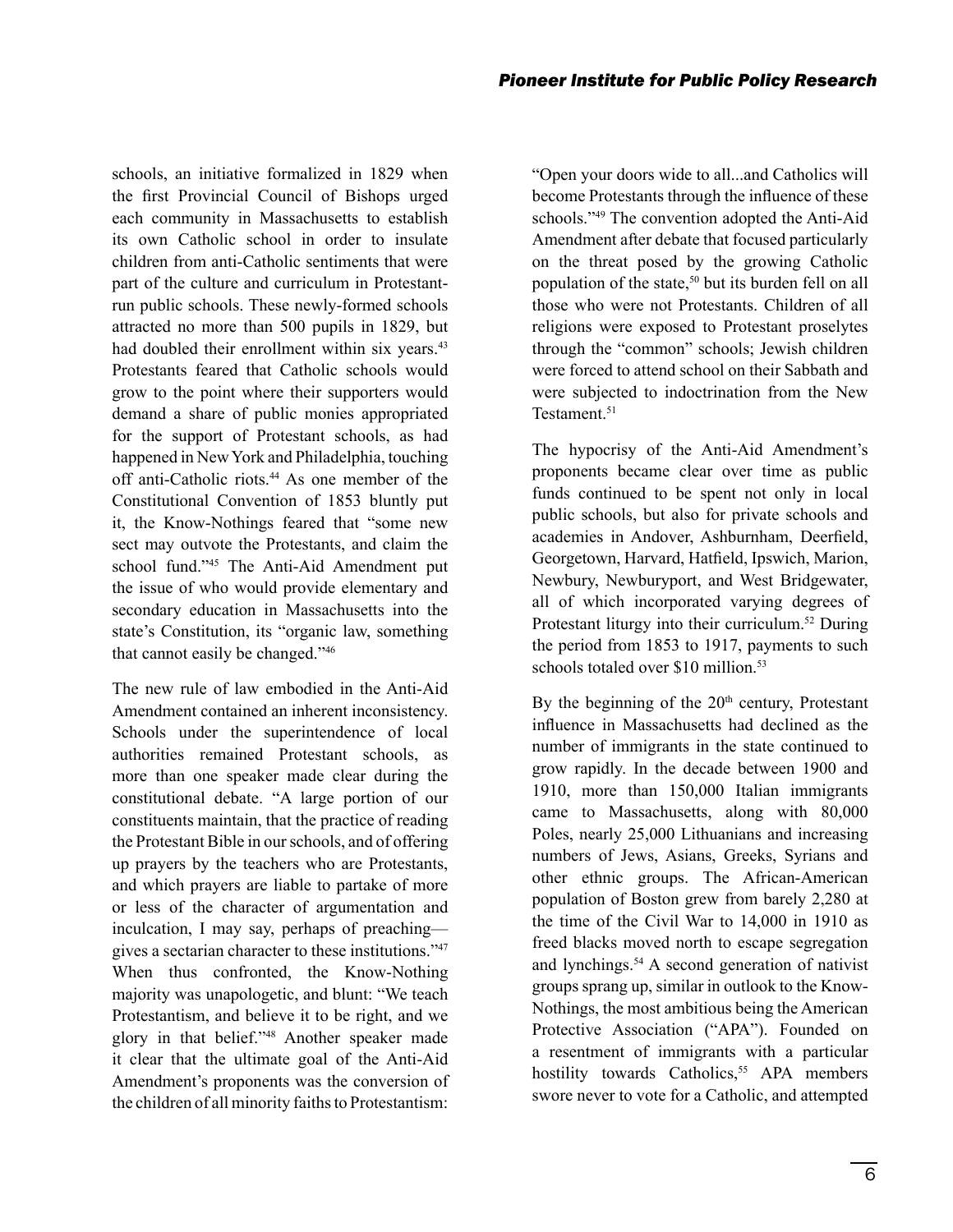to restrict immigration to those who were of Protestant heritage. In Massachusetts, the APA recruited as many as 75,000 members, who were composed primarily of British-Americans and Orangemen from Ulster.56

Anti-Catholic sentiment in the Commonwealth grew as Catholic political power increased. In 1914, David Ignatius Walsh became the Commonwealth's first Irish-Catholic governor. Catholic institutions of higher learning had opened, thus creating the prospect that they would seek funding from the public treasury in competition with Protestant institutions such as Harvard, Amherst and Williams. In 1913, the state's Supreme Judicial Court expressed the view that, while the Anti-Aid Amendment prohibited aid to parochial primary and secondary schools, it did not prohibit aid to institutions of higher education under sectarian control.<sup>57</sup> The once-solid wall of the Anti-Aid Amendment was showing signs of decay.

An examination of the Massachusetts state budget for 2009, for example, shows grants made to numerous institutions not controlled by the state or federal government, in violation of the Anti-Aid Amendment.

An anti-Catholic group called the American Minute-Men was organized for the specific purpose of defeating Catholic candidates in the state-wide elections of 1914, and held mass anti-Catholic rallies.58 A Constitutional Convention was called in 1917 for the purpose of modifying the Anti-Aid Amendment so that it would prohibit aid to any institution "not publicly owned and under the exclusive control, order and superintendence" of the state or federal government.59 The measure passed after spirited debate in which the amendment was denounced

as a "gratuitous insult to the Catholic people of this state"60 because the groups that had agitated for its passage were comprised of Protestants motivated by the "fear that there will be a call. . .for money to pay for the support of parochial schools."<sup>61</sup>

The 1917 Amendment to the Anti-Aid Amendment is sometimes characterized as a purgative that cured the Anti-Aid Amendment of its anti-Catholic bias because henceforth its prohibition would apply to all charitable institutions, not just schools, with limited exceptions.<sup>62</sup> The truth is that the 1917 Amendment was drafted by a committee on Bill of Rights dominated by Protestants<sup>63</sup> who resisted attempts by the Convention as a whole to amend its text.64 In addition, there were larger political considerations at work; the Minute-Men, who had sworn to vote against Catholic politicians, had grown to 100,000 members.<sup>65</sup> They were prepared to vote in favor of the 1917 Amendment, according to one of the leading anti-Catholic legislators, Frederick Anderson of Newton, and if it did not pass, he would re-introduce an alternative measure that affected only Catholic institutions.<sup>66</sup> The 1917 Amendment was thus no ecumenical compromise; it was imposed by a "vicious faction" who prevailed over "the less violent adherents of the sect of anti-Catholicity."67 The Catholic legislators who participated in the 1917 Constitutional Convention viewed it as less offensive than the more virulent measure proposed by Anderson, and voted for it out of political expediency in the face of increasingly virulent anti-Catholic and anti-immigrant sentiment that had developed during the period leading up to World War I. The 1917 Amendment was not accepted without bitterness, however; Catholics, noted one speaker to the convention, "have paid their share of the nineteen million dollars appropriated to private institutions in the past fifty years," while receiving "comparatively nothing,"<sup>68</sup> and the supporters of the 1917 Amendment were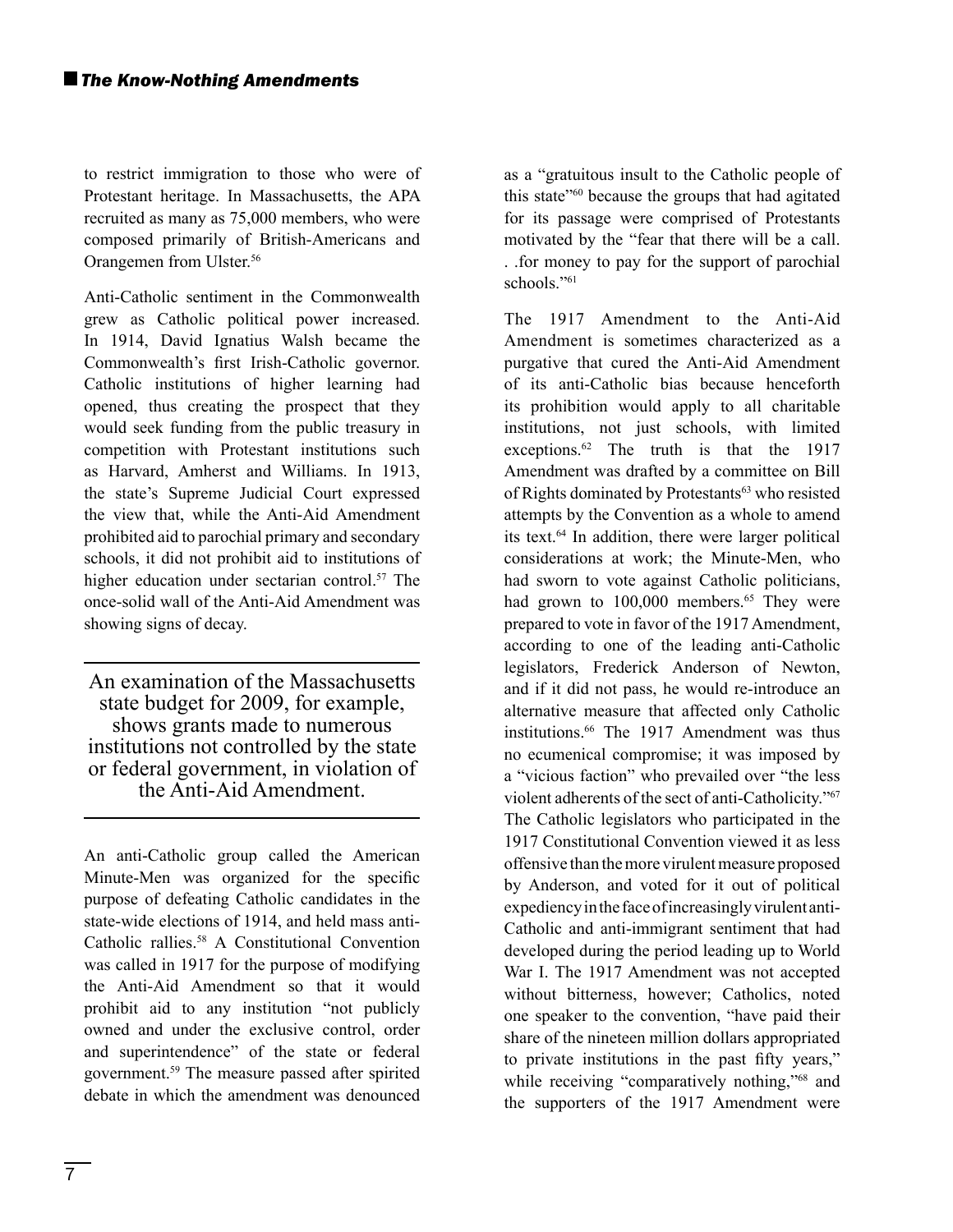

A ROMAN CATHOLIC MISSION FROM ENGLAND TO THE "HEATHENS" OF AMERICA. "Priestly Slavery", December 30, 1871

representatives of the Protestant institutions that had already received public funds and had fought against funding for Catholic institutions.<sup>69</sup>

Regardless of whether the 1917 Amendment is viewed as an ecumenical compromise that cleansed the Massachusetts Constitution of its nativist and anti-Catholic stain, or a combination by previously-warring Protestant denominations to stop a mounting Catholic threat to their control of the state's school fund, Protestant supporters of the 1917 Amendment who said they would "ask no more State aid"70 and would abide by the principle of "equal rights for all, special privileges for none"71 were disingenuous. Their Catholic fellow-travelers—led by Martin Lomasney, the boss of Boston's Ward Eight who was generally considered to be politically astute—were correspondingly deceived. Institutions "not publicly owned and under exclusive control, order and supervision of public officers or public agents" have continued to receive aid from the state, notwithstanding the 1917 Amendment. An examination of the Massachusetts state budget for 2009, for example, shows grants made to numerous institutions not controlled by the state or federal government, in violation of the AntiImage appears courtesy of HarpWeek, LLC.

Aid Amendment.<sup>72</sup> In a typical budget year such grants have been made to over 150 different private groups, many of them religious in origin or nature; these institutions may perform good works, but under the Anti-Aid Amendment, that is irrelevant. The promise of the 1917 Constitutional Convention, which agreed upon "the principle of not appropriating public money for private institutions,"73 has been broken. As predicted by more than one member of the 1917 convention, the only institutions not represented on the long list of private beneficiaries of state aid nine decades later are Catholic schools.74 The unfortunate victims of this breach of trust are those parents who seek, for a variety of reasons, an alternative to the schools to which their children are consigned by the accident of birth and the limitations of wealth.

As predicted by more than one member of the 1917 convention, the only institutions not represented on the long list of private beneficiaries of state aid nine decades later are Catholic schools.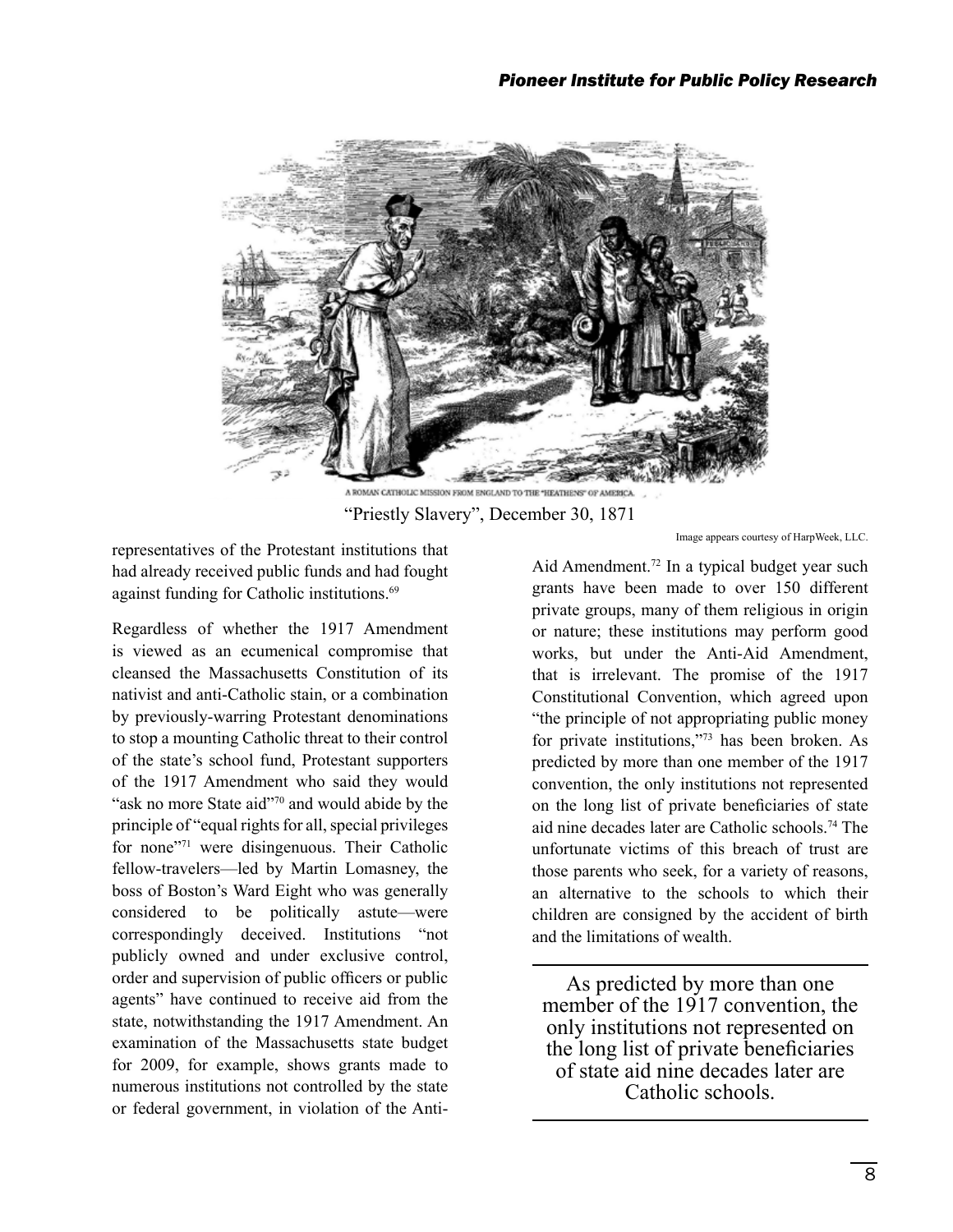The prejudice against immigrants in general and Catholics in particular that found its first expression in mid-19th century Massachusetts was the driving force behind similar amendments to the constitutions of thirty-six other states over the next six decades, and a proposed amendment to the United States Constitution to prohibit the use of public funds in "sectarian" schools (by which was meant Catholic schools<sup>75</sup>) was only narrowly defeated a quarter century later.76 The passage of these amendments, now known as "Blaine Amendments" after James G. Blaine, the sponsor of the failed amendment to the United States Constitution, coincided with the development of "common schools" that would be eligible to receive public funds under these amendments.<sup>77</sup>

The term "common school" is understood, both in its original intent and its current usage, to refer to schools "that all the children of a community attend, in contrast to the schools that churches" maintain for their adherents' children.78 Such schools were contrasted by the legislators who voted in favor of the Anti-Aid Amendment (and later, Blaine Amendments) with "sectarian" Catholic schools,79 but the common schools were equally sectarian; they taught the tenets of the Congregational Church—which had at one time been the established church of Massachusetts and later Protestantism in general. The "common" element of the common schools' curriculum was that they taught religious doctrine acceptable to both Orthodox and Unitarian Congregationalists—the competing divisions within the Congregational faith—but which were offensive to Catholics, Jews, and others.<sup>80</sup> Thus, the conception of the common school in Massachusetts was not, to borrow a concept from Catholic theology, immaculate.

In Massachusetts—their birthplace—"common" schools represented a narrowing of parents' educational options for those who did not follow the prevailing Protestant orthodoxy, since parents'

right to educate their children according to the faith of their choice had been protected by the Massachusetts Constitution of 1780. The nativist animus that foreclosed that right in Massachusetts would go on to eliminate competition in American primary and secondary schools across the nation through Blaine Amendments.

# **III. Scaling the Higher Wall of Blaine Amendments**

Even though, as noted above, the First Amendment to the United States Constitution has been applied to the states, $81$  it is a twoedged sword; it prohibits both laws that establish government religions, and laws that prohibit individuals' free exercise of religion.<sup>82</sup> Accordingly, a state may pass a law that erects a higher wall of separation between church and state, so long as it does not thereby improperly restrict a person's free exercise of religion.

In short, nothing in the Establishment Clause requires the exclusion of pervasively sectarian schools from otherwise permissible aid programs.

State litigation under the Anti-Aid Amendment has invoked the First Amendment only as a guide to interpretation, as the Massachusetts Supreme Judicial Court has stated that the Anti-Aid Amendment is "more stringent" than the establishment limitations of the First Amendment.<sup>83</sup> Thus, for example, federal cases permit government entities to provide textbooks to parochial school students,<sup>84</sup> while Massachusetts cases interpreting the Anti-Aid Amendment do not.85 Accordingly, Anti-Aid Amendment jurisprudence has developed in a vacuum, as if the First Amendment's prohibition against state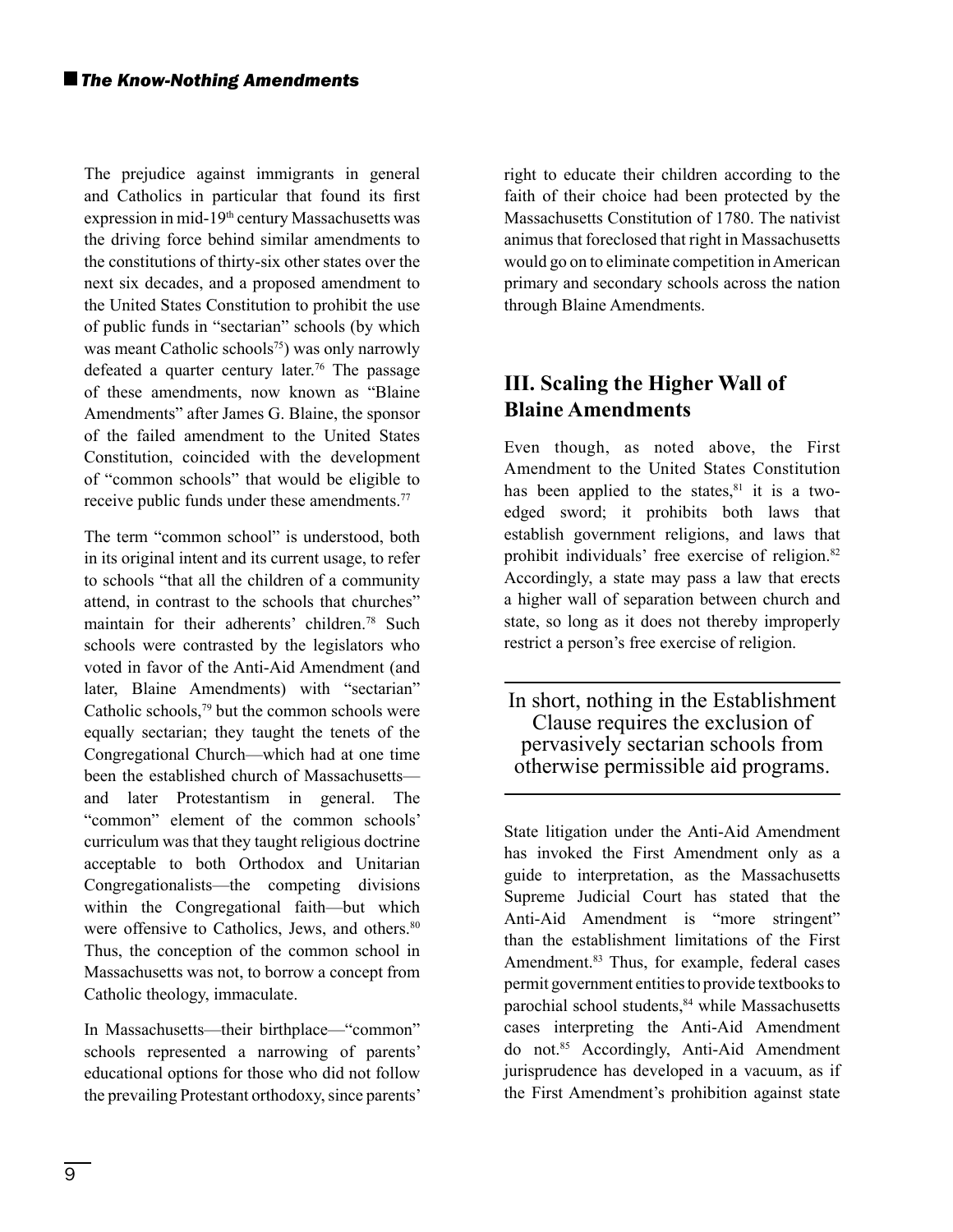laws that restrict the free exercise of religion were not also a consideration in such controversies. The Massachusetts Constitution contains three separate provisions that guarantee religious freedom,<sup>86</sup> but none of them has been invoked in litigation under the Anti-Aid Amendment.

In the federal courts, the bigoted history of Blainetype limitations on educational diversity was first noted in the 2000 case of *Mitchell v. Helms*. 87 In his plurality opinion, Justice Thomas wrote that:

*. . . hostility to aid to pervasively sectarian schools has a shameful pedigree that we do not hesitate to disavow. Although the dissent professes concern for "the implied exclusion of the less favored," the exclusion of pervasively sectarian schools from government-aid programs is just that, particularly given the history of such exclusion. Opposition to aid to "sectarian" schools acquired prominence in the 1870's with Congress's consideration (and near passage) of the Blaine Amendment, which would have amended the Constitution to bar any aid to sectarian institutions. Consideration of the amendment arose at a time of pervasive hostility to the Catholic Church and to Catholics in general, and it was an open secret that "sectarian" was code for "Catholic." . . . In short, nothing in the Establishment Clause requires the exclusion of pervasively sectarian schools from otherwise permissible aid programs, and other doctrines of this Court bar it. This doctrine, born of bigotry, should be buried now.*<sup>88</sup>

Despite this encouraging sentiment joined in by three other judges, parents in states with Blainetype barriers to overcome still face long odds in overturning state constitutional restrictions on the right to educate their children in a manner consistent with deeply-held beliefs. The cost of litigation to challenge the denial of education benefits under Blaine Amendments is great, and the substantial length of time between the

commencement of a case and its conclusion can mean that a child will have graduated from school before a judicial resolution is obtained.

In addition, Supreme Court cases invalidating state constitutional amendments, which of necessity must be approved by popular vote, are scarce.89 Into this near-void of precedent, the Supreme Court in 1996 dropped its ruling in *Romer v. Evans*, 90 invalidating a state constitutional amendment for the first time on the basis, in part, of animus towards the class of persons affected, namely, homosexuals.91 A desire "to harm a politically unpopular group cannot constitute a legitimate governmental interest," and a law passed on such a basis does not "bear a rational relationship to a legitimate governmental purpose."92

The essence of the Anti-Aid Amendment is that certain individuals—parents who wish to educate their children in nongovernment schools—may not seek aid from their state legislatures on an issue of critical importance to them, the education of their children.

The other principle enunciated in *Romer v. Evans* with relevance to the Blaine Amendments is its conclusion that "A law declaring that in general it shall be more difficult for one group of citizens than for all others to seek aid from the government is itself a denial of equal protection in the most literal sense."93 The essence of the Anti-Aid Amendment and Blaine Amendments in other states is that certain individuals—parents who wish to educate their children in non-government schools—may not seek aid from their state legislatures on an issue of critical importance to them, the education of their children from kindergarten through high school.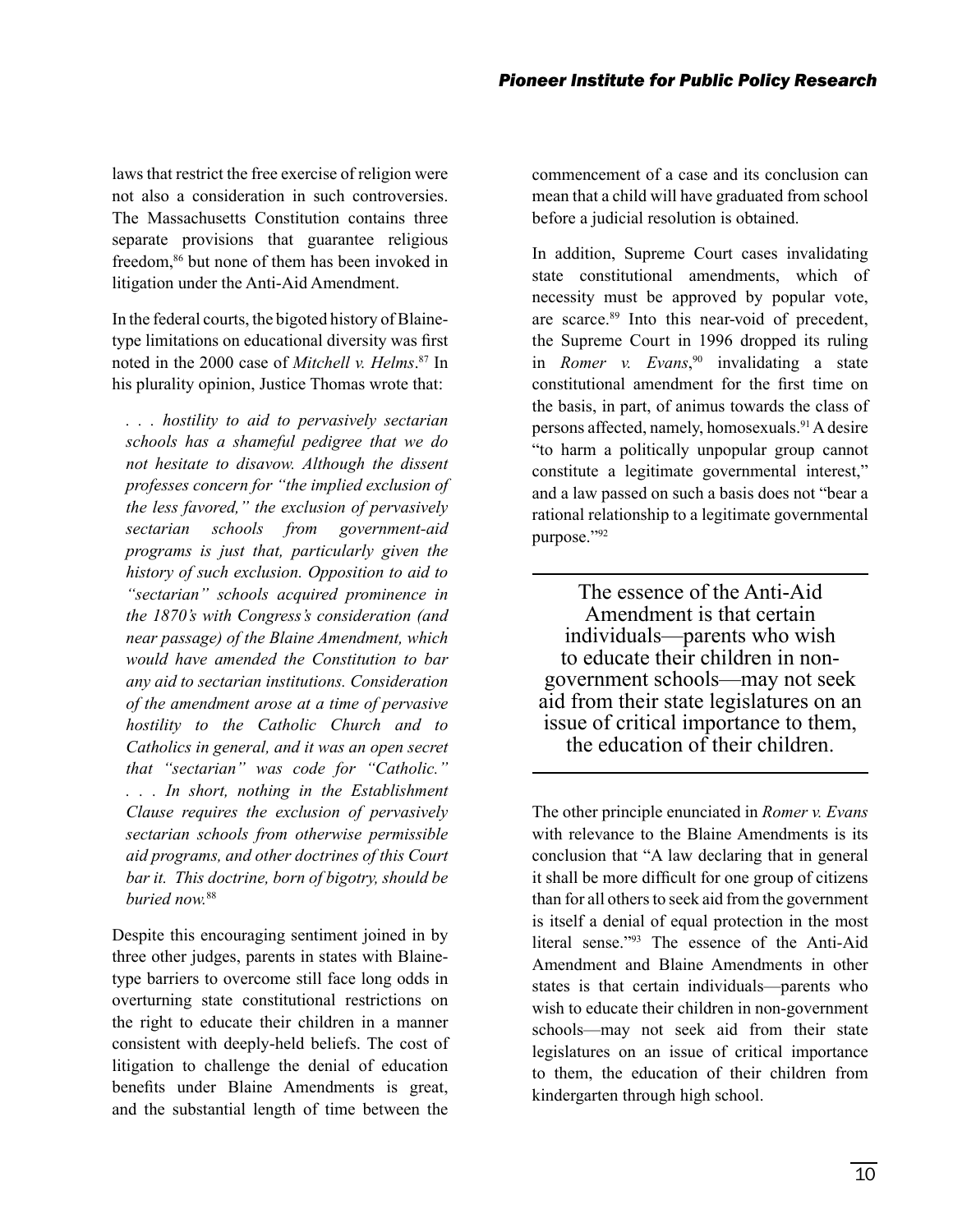In Massachusetts, the injury is compounded by the fact that the same Constitutional Convention that approved the 1917 Amendment also voted to give the people of the state the right of initiative—a process by which legislation can be proposed by citizens and placed on a statewide ballot for approval by popular vote without going through the traditional legislative process but prohibited its use to amend the Anti-Aid Amendment. The right of initiative was promoted by the Progressive Party as a means of countering business domination of state legislatures by giving ordinary citizens the right to craft legislation directly.94 The Progressive Party had achieved sufficient electoral gains in Massachusetts at the time of the 1917 Constitutional Convention for its votes to be needed by the proponents of the 1917 Amendment,<sup>95</sup> and the initiative procedure was approved by the 1917 Constitutional Convention with a unique limitation; it could not be used to repeal either the Anti-Aid Amendment, or the provision barring its use to repeal the Anti-Aid Amendment.<sup>96</sup> This double impediment to potential popular repeal or modification of the Anti-Aid Amendment violates the principle of *Romer v. Evans* that "government and each of its parts remain open on impartial terms to all who seek its assistance."<sup>97</sup>

Given these impediments, what avenues are open to parents whose children are trapped in inadequate or dangerous<sup>98</sup> public schools, or who find the orthodoxy-not religious but irreligious—of today's common schools offensive to their personal beliefs? What follows is a collection of legal theories that have not yet been tried in the battle against Blaine Amendments, and a discussion of techniques for expanding educational choices that would appear to be permissible even in states where Blaine Amendments prohibit direct payments to schools not under public control.

#### **A. Substantive Due Process**

The doctrine of substantive due process is a restraint on the power of state and federal governments to infringe upon fundamental liberty interests unless the infringement is narrowly tailored to serve a compelling state interest.<sup>99</sup> Under the United States Constitution, the notion of substantive due process applies to the states pursuant to the Fourteenth Amendment, which provides that no state may "deprive any person of life, liberty or property, without due process of law."<sup>100</sup> After a long period of desuetude,<sup>101</sup> the concept of substantive due process made a comeback in the last third of the  $20<sup>th</sup>$  century,<sup>102</sup> although its use is currently limited to cases in which no specific constitutional provision applies to a claim.103

Indeed, a system of neutral aid to parents that allowed their tax dollars to follow students to whichever school their parents chose would in many cases result in a financial benefit to taxpayers.

As noted above, the history of primary and secondary education in the United States begins with religious schools and, in some states, the right of parents to direct compulsory public support of education to a school that would teach their children in a manner consistent with closelyheld religious beliefs was protected. Indeed, a state attempt to prohibit children from attending parochial school was struck down by the United States Supreme Court in 1925 in the case of *Pierce v. Society of Sisters of the Holy Names of Jesus and Mary*. In that case, an Oregon state law required every parent, guardian or other person in control or custody of a child between eight and sixteen years to send him or her to a public school, with minor exceptions. The law was passed by an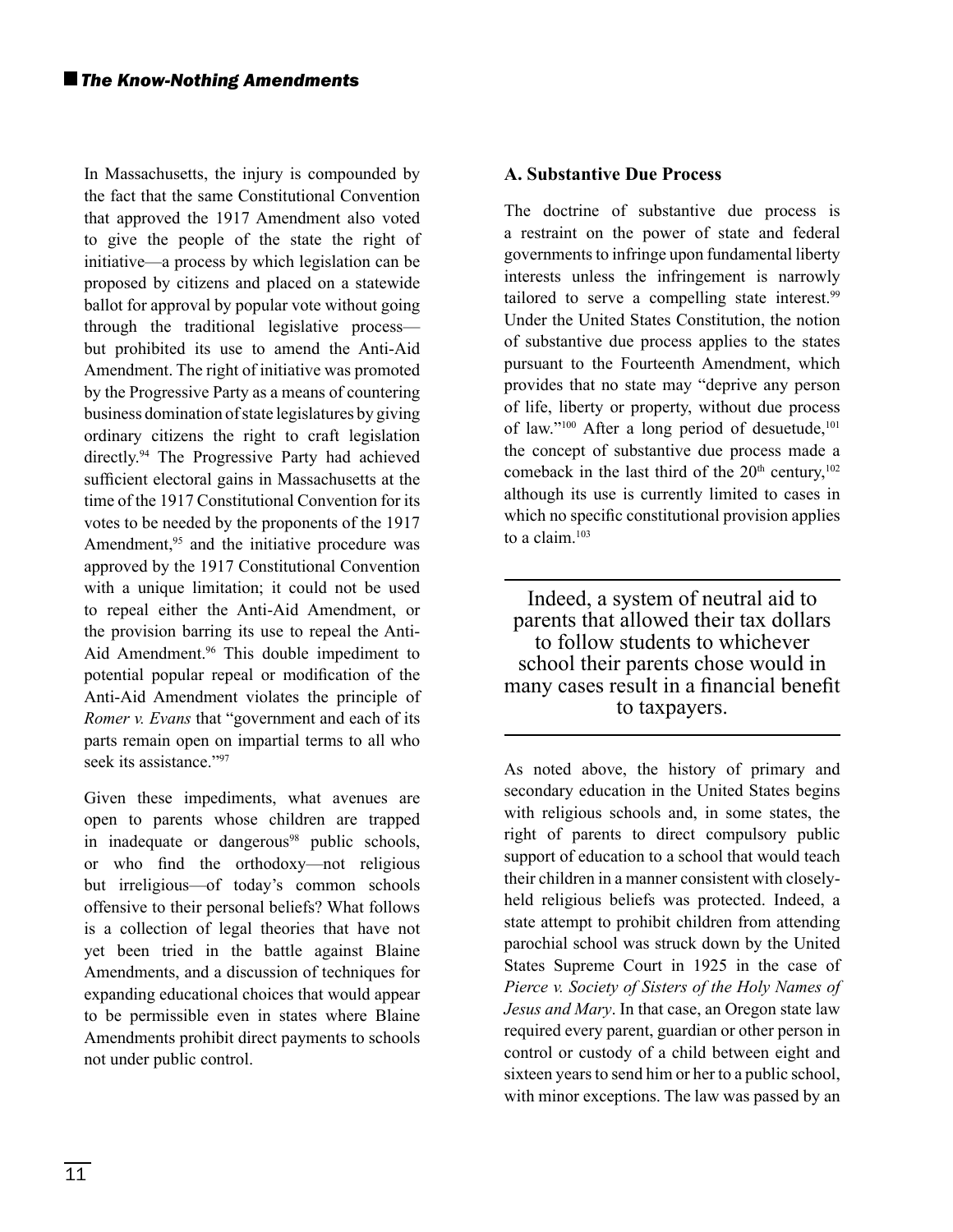initiative measure and was aimed at immigrant youths and children of immigrants. The Court held that the law unreasonably interfered with the "liberty of parents and guardians to direct the upbringing and education of children under their control," and that this right, guaranteed by the Constitution, could "not be abridged by legislation which has no reasonable relation" to a legitimate state purpose.

*[W]e think it entirely plain that the Act of 1922 unreasonably interferes with the liberty of parents and guardians to direct the upbringing and education of children under their control. As often heretofore pointed out, rights guaranteed by the Constitution may not be abridged by legislation which has no reasonable relation to some purpose within the competency of the state. The fundamental theory of liberty upon which all governments in this Union repose excludes any general power of the state to standardize its children by forcing them to accept instruction from public teachers only. The child is not the mere creature of the State.*<sup>105</sup>

The decision in *Zelman* is based on the need to provide "educational assistance to poor children in a demonstrably failing public school system" as a "valid secular purpose" sufficient to sustain the law.

A substantive due process argument based on the liberty of parents to direct the upbringing and education of their children would proceed along the following lines: (a) state governments in jurisdictions with Blaine Amendments tax parents for the support of schools that are inadequate (either in terms of educational performance or lack of safety) or which are objectionable to parents on religious or moral grounds; (b) the rights of parents in these regards are fundamental;

(c) there are less intrusive and more effective means of ensuring that children are educated in a manner that will enable them to be informed and self-sufficient citizens;<sup>106</sup> and (d) such states accordingly have an obligation to provide parents with benefits equivalent to those received by parents who find public schools—the sole source of free public elementary and secondary education—to be acceptable.

Justice Thomas suggested an argument along these lines in his concurring opinion in *Zelman v. Simmons-Harris*, the decision that upheld the Cleveland, Ohio school voucher program. Noting that urban minority children "have been forced into a system that continually fails them,"107 Thomas questioned the extent to which the First Amendment's prohibition against established religions should constrain state action under the Fourteenth Amendment, which was passed following the Civil War to ensure that states would not deprive citizens of liberty without due process of law. Noting the tragic irony of the use of the First Amendment to deprive minority children of an adequate education that the Court's landmark decision in *Brown v. Board of Education of Topeka*108 held was essential to their success in life, he called for a more nuanced approach under which state programs of neutral aid that did "not impede free exercise rights or any other individual religious liberty interest"<sup>109</sup> would be permitted. As Justice O'Connor noted in her concurring opinion in *Zelman*, quoting Justice Black, the First Amendment "requires the state to be a neutral in its relations with groups of religious believers and non-believers; it does not require the state to be their adversary."110 A religious person may be taxed to send an atheist's child to public school, and an agnostic may be taxed to send the children of both believers and non-believers to public school in the name of the general welfare of a state. Further, both religious and non-religious parents are taxed to send children—their own and others—to schools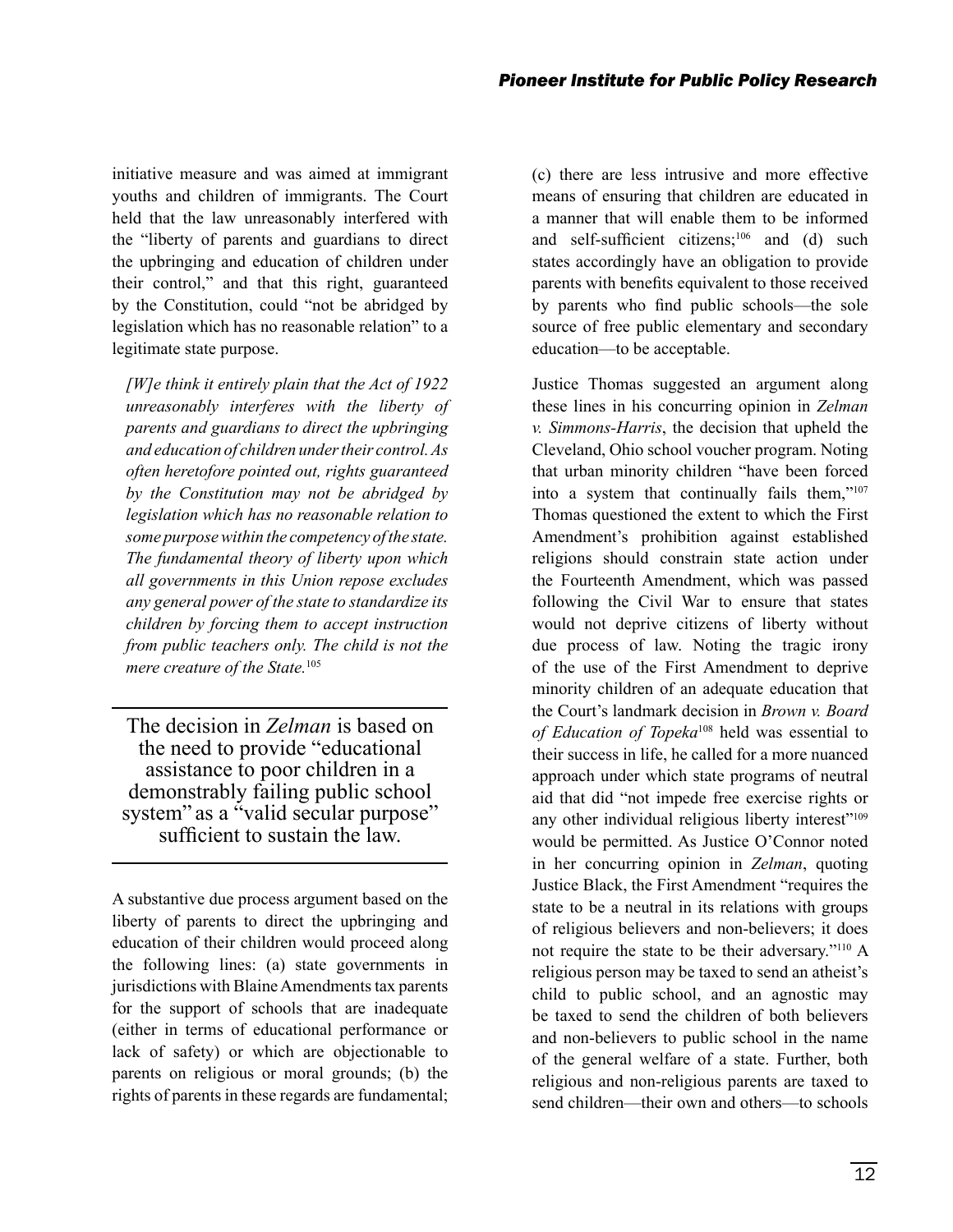where teachers may inculcate beliefs and values with which they disagree. The minimal burdens imposed on an individual's conscience in these examples are rightfully subordinated to the greater societal goal of an educated citizenry. There is no difference between these examples and the attenuated harm suffered by a taxpayer who complains of a state's reimbursement of bus fares paid by New Jersey parents to transport their children to non-public schools, the harm complained of in *Everson v. Board of Education of the Township of Ewing*. The law does not bother with trifles.<sup>111</sup>

Indeed, a system of neutral aid to parents that allowed their tax dollars to follow students to whichever school their parents chose would in many cases result in a financial benefit to taxpayers; in the Boston area, for example, the annual expenditures per pupil in fiscal year 2007 were \$16,466.67 in the Boston Public School system, and \$24,467.10 for the Cambridge Public Schools.<sup>112</sup> By contrast, an inner-city parochial elementary school in Boston charged \$3,400 for one child, and  $$5,800$  for two children,<sup>113</sup> while representative parochial high schools in the area charge tuition in the range of \$10,000 to \$12,000.114

#### **B. The Free Exercise Clause and the Voucher Model**

As noted above, in states with Blaine Amendments appellate courts have often interpreted such restrictions to be more restrictive than the Establishment Clause of the First Amendment,<sup>115</sup> but under the Supremacy Clause of the United States Constitution, any such state constitutional provision is subordinate to the laws of the United States, including the Free Exercise Clause of the First Amendment. The Supremacy Clause reads in pertinent part as follows:

*This Constitution, and the Laws of the United States which shall be made in Pursuance thereof; (...) shall be the supreme Law of the Land; and the Judges in every State shall be bound thereby, any Thing in the Constitution or Laws of any State to the Contrary notwithstanding.*<sup>116</sup>

Just as parents have suffered by the application of the First Amendment's Establishment Clause in cases striking down programs of state aid to students in parochial schools, they could correspondingly benefit by the invocation of the Free Exercise Clause in such cases. In the 2002 case of *Zelman v. Simmons-Harris*, the Supreme Court upheld the Cleveland school voucher program under the United States Constitution, even though its benefits flowed disproportionately to parochial schools.117 The plaintiffs in *Zelman* did not need to make a First Amendment claim under the Free Exercise clause because the Ohio voucher program was in effect and was challenged by state taxpayers on First Amendment Establishment Clause grounds. The decision in *Zelman* is based on the need to provide "educational assistance to poor children in a demonstrably failing public school system"118 as a "valid secular purpose" sufficient to sustain the law.

The logic of putting direct federal aid in the hands of college freshmen, but not parents of elementary and secondary school students whom one can reasonably assume will make educational choices from a more mature perspective, seems counterintuitive at best.

*Zelman* thus represents a beginning and not an end. In that respect, it is like the graduate school cases that preceded the United States Supreme Court's landmark decision in *Brown v. Board of* Education of Topeka,<sup>119</sup> such as *Missouri ex rel.*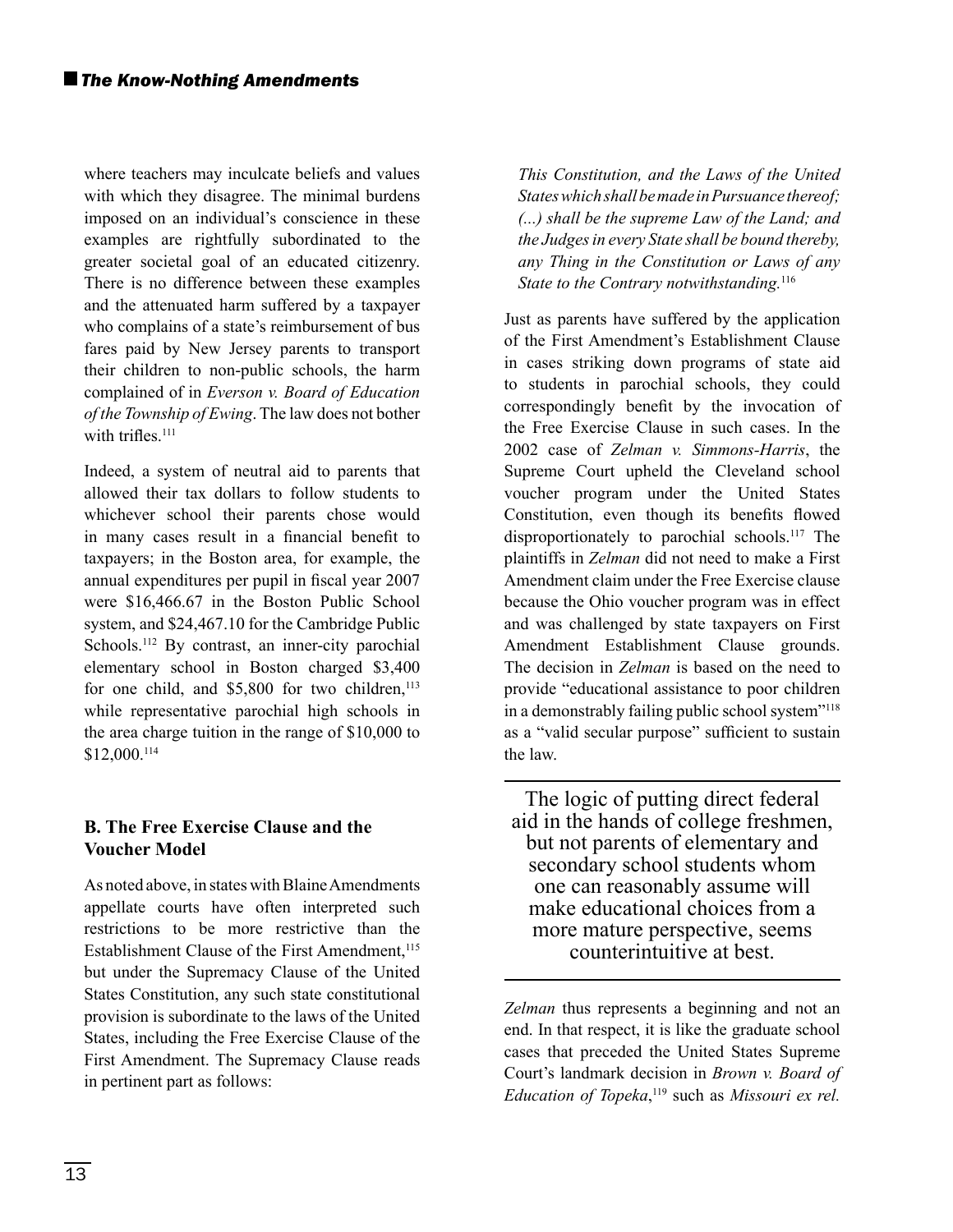Gaines v. Canada,<sup>120</sup> in which the Court struck down particular instances of racial discrimination without recognizing an affirmative state duty to dismantle the existing educational paradigm of segregation and create a new one. Low-income parents are bound by state compulsory attendance laws<sup>121</sup> to send their children to schools and forced to pay local, state and federal taxes in support of such schools, but in many cases the schools fail to educate their children or expose them to beliefs that partake of the spiritual and are contrary to the parents' moral beliefs. As the jurisprudence of vouchers develops, it may be useful to combine the two types of claims; a secular claim based on the failure of a public education system, and a Free Exercise claim by one or more parents who is a member of a religion whose values are offended by the public school orthodoxy, in the same manner that dissenters from the established Congregational religion of colonial Massachusetts were allowed to opt out of schools whose teachings were contrary to their beliefs.<sup>122</sup> Just as the "A.P.A. faction" of the  $20<sup>th</sup>$ century could not understand that the pedagogy of the Massachusetts common schools would be perceived as sectarian by Catholics and Jews,<sup>123</sup> current-day supporters of a monopolistic public school system seem sometimes to be solipsistic about the character of the views taught there.

#### **C. Going Over Blaine's Head**

The difficulties faced by parents who seek to exercise their right to educate their children outside public schools but lack the financial resources to do so could be alleviated in those states with Blaine amendments by direct federal aid to parents in the form of a voucher, or tax relief in the form of a deduction from income or a credit against federal tax liabilities that conformed to the requirements in *Zelman*; namely, a program enacted for the "valid secular purpose of providing educational assistance to poor children in a demonstrably failing public school system."<sup>124</sup> Under the Supremacy Clause,<sup>125</sup> states can no more stand in school house doors to keep students in, in violation of a federal educational program, than segregationist governors could stand in school house doors to keep them out.<sup>126</sup> This model is currently in use at the collegiate level without constitutional objection through the Pell Grant Program, which provides direct aid by the federal government through participating institutions—religious or secular—to financially needy students who have not yet earned their first bachelor's degree.<sup>127</sup> The logic of putting direct federal aid in the hands of college freshmen, but not parents of elementary and secondary school students whom one can reasonably assume will make educational choices from a more mature perspective, seems counterintuitive at best.

#### **D. The Contracting Model**

State payments to private institutions in Massachusetts can take several forms, including direct grants and amounts paid for services rendered under contracts.128 The Anti-Aid Amendment—which goes further than Blaine Amendments generally—bars grants, but not payments for services performed by private educational institutions. Thus, laws authorizing payments to private schools to educate special needs children have been upheld as permissible under the Anti-Aid Amendment,<sup>129</sup> as have laws requiring local school committees to provide transportation for students attending private schools in fulfillment of compulsory attendance  $laws.$ <sup>130</sup>

A practical limitation on the application of these cases is that they involve services ancillary to the function of education itself, namely, transportation, or which affect only a subset of a school's overall student population—special needs children. Under the laws of most states,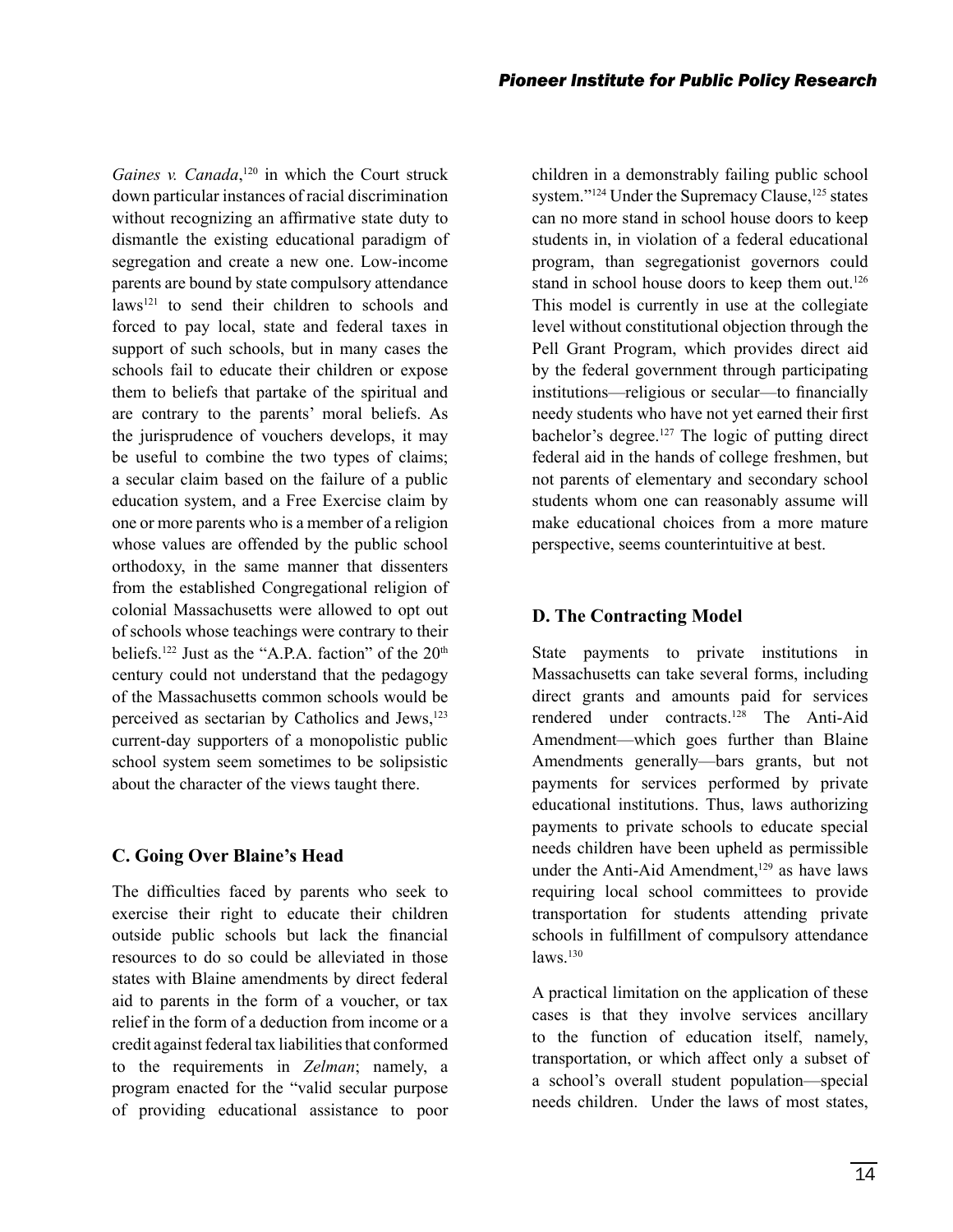the process of closing a failing public school entirely (other than charter schools, which must periodically obtain renewal of their right to operate) is long, difficult and often inconclusive.<sup>131</sup> In Massachusetts, an extraordinary intervention in the public schools of Chelsea—a low-income suburb to the north of Boston—designed to reform that city's chronically underperforming school system survived a challenge under the Anti-Aid Amendment because the legislature and the Governor approved the private institution that was retained to manage the city's schools.<sup>132</sup> A state's ability to contract with a third party to manage and operate an elementary or secondary school in its entirety may thus require general or special legislation even where case law approves the delegation of limited or ancillary educational functions as not in violation of a Blaine Amendment.

[L]aws authorizing payments to private schools to educate special needs children have been upheld as permissible under the Anti-Aid Amendment.

In the absence of special legislation such as that which authorized the management of the Chelsea schools by a private entity, $133$  or a permanent regulatory framework by which public schools may be placed under private management in a manner consistent with a Blaine Amendment, competition between public and private providers of elementary and secondary education will remain rare. This aspect of the American public school system makes it an exception among the numerous services purchased by our cities and states and provided to the public, and clashes with a basic principle of good government; namely, that public entities are best served when they can procure goods and services from multiple vendors, rather than a sole source.<sup>134</sup>

In states whose laws require competitive bidding as a condition to the purchase of public services, but which do not expressly exclude elementary and secondary education, the case can be made that local school districts and state-funded education programs should be opened up to competition, and not procured on unfavorable terms from a sole source.<sup>135</sup>

[P]ublic entities are best served when they can procure goods and services from multiple vendors, rather than a sole source.

#### **E. The International Consensus**

In recent years, the United States Supreme Court has looked beyond the laws of America to the "values we share with a wider civilization" to decide cases involving controversial social issues.136 It has not yet done so in the realm of parental choice in education, however, even though a parental right to guide a child's free education is included in the United Nations' Declaration of the Rights of the Child,<sup>137</sup> and is recognized in a number of countries. In France, for example, parochial schools qualify for a variety of subsidies in recognition of the belief that "effectiveness, freedom, justice and democracy" can be enhanced by "a system of diversity and choice in education."138 In the Netherlands, a system of differentiated schooling characterized by religious diversity and parental choice results in a large number of children attending both Protestant and Catholic schools at state expense; a multitude of educational providers is thought to provide a sounder footing for the state by providing multiple pillars of support, or "verzuiling,"<sup>139</sup> recalling Edward Gibbon's comment that, to the magistrates of the Roman world, all forms of worship were equally useful.<sup>140</sup> Until the United States Supreme Court faces the question whether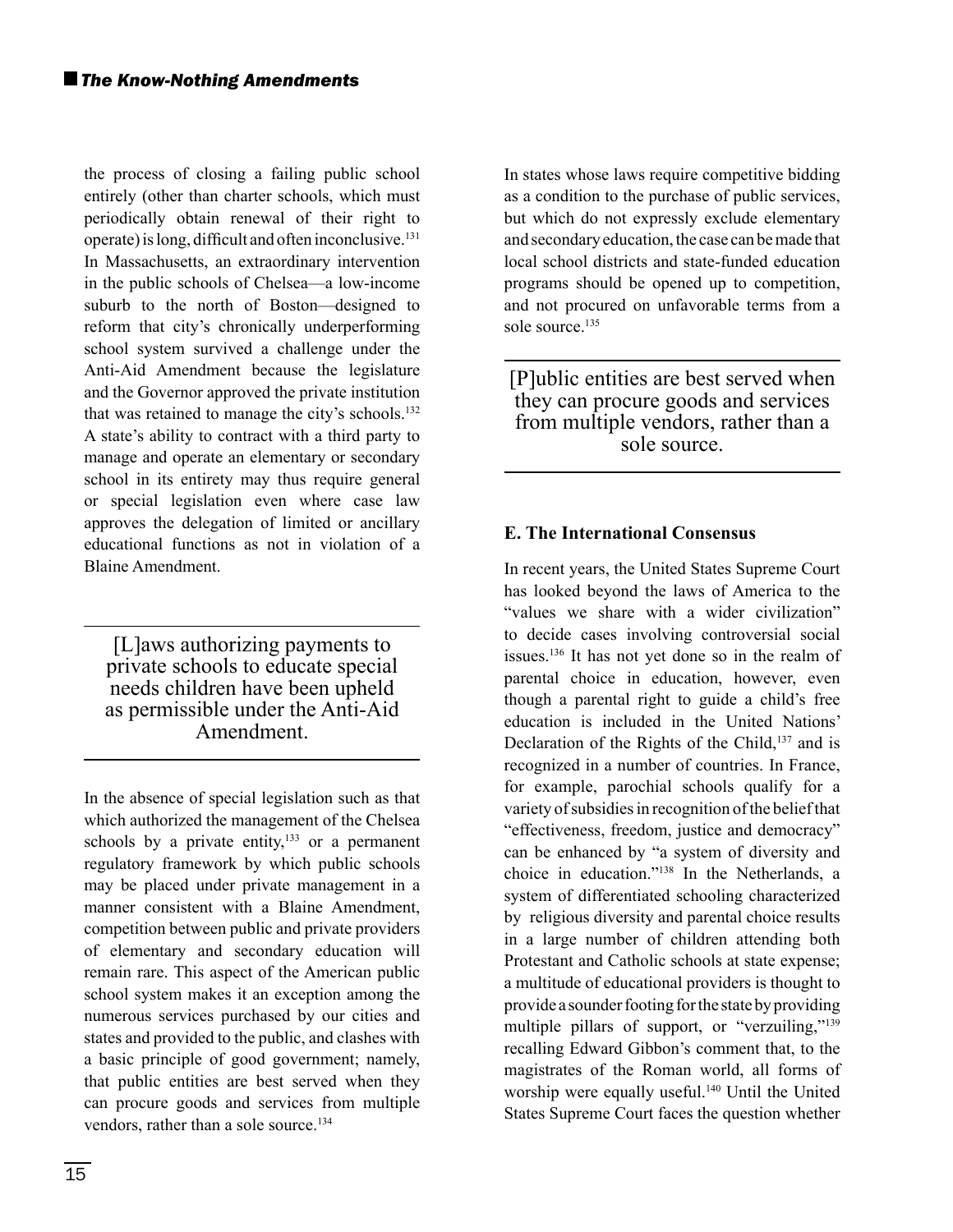a parental right to direct a child's compulsory education is limited to the fixed route of the public school to which he or she is consigned by the accidents of birth and wealth, we will not know whether the Justices' openness to foreign influences is selective or general.

# **IV. Conclusion: The Social Benefits of Educational and Religious Diversity**

We encourage competition in the marketplace for both public and private services because of the belief, at least as old as Adam Smith, that it produces better results. "Monopoly," he wrote, "is a great enemy to good management, which can never be universally established but in consequence of that free and universal competition which forces everybody to have recourse to it for the sake of self-defence."141 In other words, a multiplicity of vendors who compete with each other is more likely to produce satisfactory products and services than a single provider who, by legal means or economic strength, can achieve a monopoly. We honor this principle in the private sector with anti-trust laws, and in the public sector with competitive bidding statutes except in the realm of education.

In the case of elementary and secondary education, the existence of alternative school systems supported by parents and religious denominations, such as those operated by Catholics, Baptists, and Seventh-day Adventists, has served to keep government-funded public schools honest. There is no aspect of K-12 education where the value of this religious diversity is more readily apparent than the sad history of racial segregation in public schools.

Until the 1954 United States Supreme Court Decision in *Brown v. Board of Education of Topeka*, the delivery of public education to African-Americans was governed by the principle that racially segregated schools for blacks were permissible under the "separate but equal" doctrine announced in the case of *Plessy v. Ferguson*. 142 The *Brown* decision did not end segregation in America's public school, either immediately or "with all deliberate speed", the phrase the Court used to describe the pace at which the process of desegregation should proceed. The schools of Boston, for example, were not found to be desegregated in compliance with *Brown* until a third of a century later, in 1987.

Among the principles that have been subordinated to educational uniformity along the way are the right of parents to direct the education of their children, and the right of minorities to receive an adequate education in exchange for their tax dollars.

American Catholic schools, by contrast, integrated much earlier—voluntarily and peacefully. Following the principle first announced in the 16th century at the Council of Trent that parishes should serve all who lived within their boundaries regardless of nationality, race or ethnicity, American Catholic schools were racially integrated even in urban neighborhoods that were ethnically homogenous and culturally insular long before white public schools were forced to do so by lengthy litigation, and in the face of sometimes violent resistance.<sup>143</sup> In opposition to the neutral but hard-hearted doctrine of "separate but equal," the Catholic schools interposed the notion that all children, regardless of their color, are created in the image and likeness of God.

In other words, just as the rain forests of South America serve as the lungs of the world, producing a disproportionate share of the oxygen in the atmosphere, religious schools provide an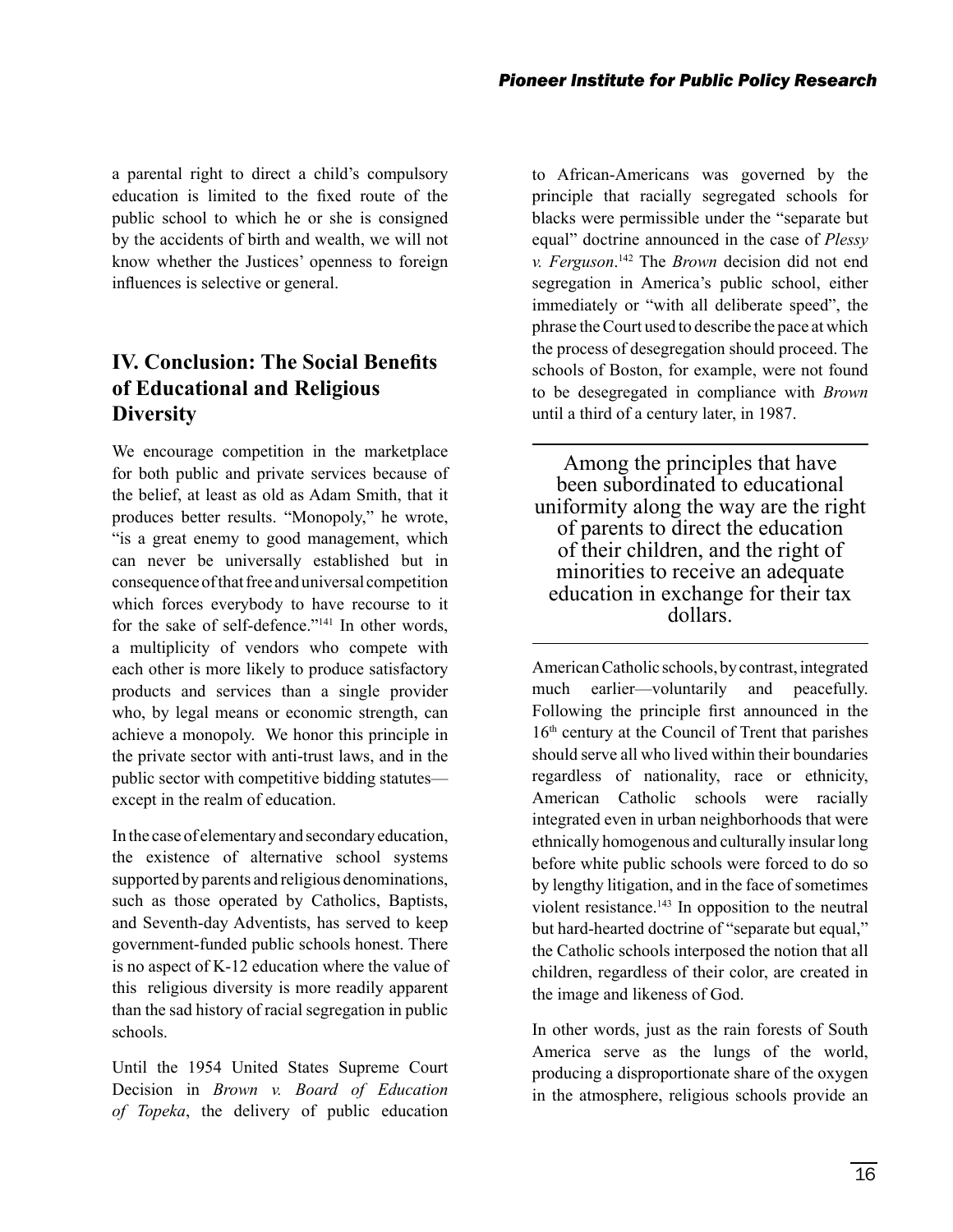alternative moral order to politically expedient doctrines such as "separate but equal" that are found in retrospect to have been deleterious to the proper functioning of a free society. Religious schools were right about educational segregation in the past; what, in future years, will we discover they've been right about in the present?

The nativist impulse in American public education has often worked to impose pedagogical and religious uniformity upon successive generations of primary and secondary school students, using a government-funded, sole-source provider as its instrument. Among the principles that have been subordinated to educational uniformity along the way are the right of parents to direct the education of their children, and the right of minorities to receive an adequate education in exchange for their tax dollars. The First Amendment's Free Exercise Clause has atrophied, while its Establishment Clause has grown to be a robust arm; until the two are restored to their intended equilibrium, both parents and children will struggle in the latter's grip.

#### *About the Author:*

Cornelius "Con" Chapman is a partner at Burns & Levinson LLP in Boston, where he is co-chair of the firm's Schools and Colleges Group.

Mr. Chapman was one of the organizers of two state-wide petition drives in the late 1990s to amend the Anti-Aid Amendment to permit school choice. A case related to those petition drives, *Wirzburger v. Galvin*, was appealed to the United States Supreme Court, which declined to review it.

He is frequent contributor to the *Boston Herald*  on public policy topics, and his articles have appeared in *The Atlantic Monthly*, *The Boston Globe Magazine,* and *Reason*, among others. He is the author of *The Year of the Gerbil*, a history of the 1978 Red Sox-Yankees pennant race, and *CannaCorn*, a novel to be published by Joshua Tree Publishing this year.

The author wishes to acknowledge comments provided by Professor Charles L. Glenn, Boston University School of Education, Professor William G. Howell, University of Chicago, and Professor Patrick J. Wolf, University of Arkansas, on a draft of this article, and to thank Alison Conboy for her assistance in the legal research supporting it. The views expressed and all errors herein are the sole responsibility of the author. For the record, the author is an agnostic.

#### *About Pioneer:*

Pioneer Institute is an independent, nonpartisan, privately funded research organization that seeks to change the intellectual climate in the Commonwealth by supporting scholarship that challenges the "conventional wisdom" on Massachusetts public policy issues.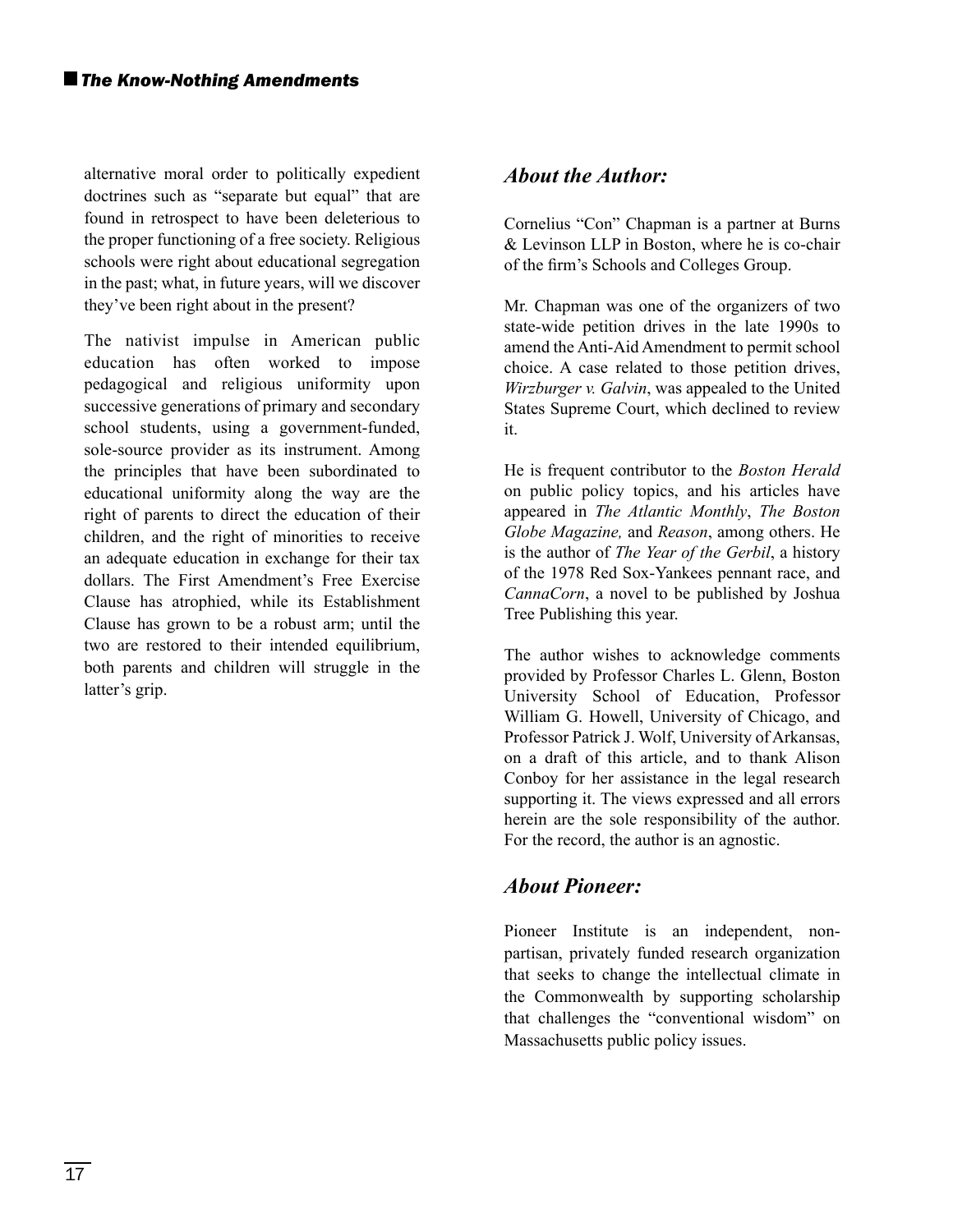### **Endnotes**

1 Bernard Bailyn, *Education in the Formation of American Society*, (New York, W.W. Norton, 1972), 11.

2 As a nineteenth century anti-Catholic put it, "the real education of a people is its religion; beside it all other teaching is as nothing." Edgar Quinet, *The Religious Revolution of the Nineteenth Century* (Whitefish: Kessinger, 1881), 26.

3 98 U.S. 145, 162-63 (1879).

4 MASS. CONST. pt . 2, ch. II, §1 art. 2; id. at pt  $\mathcal{F}$ , ch. II,  $\$ mathcal{F}, art. 1. The religious qualification appears in the current text of the Massachusetts Constitution, although it has been superseded by amendments, article VII.

5 MASS. CONST. pt 1, art. 3.

6 The cited provision of the Massachusetts Constitution went on to allow individuals to apply moneys paid "to the support of the public teacher or teachers of his own religious sect or denomination, provided there be any on whose instruction he attends; otherwise it may be paid towards the support of the teacher or teachers of the parish or precinct in which the said moneys are raised." *Id*. Thus, a religious taxpayer had some freedom to divert monies that would otherwise be used to support Protestant teachers of a sect or denomination of which he was not an adherent to those who provided instruction in his faith. A non-religious taxpayer apparently had no such right, and moneys raised from such individuals went by default to teachers of established denomination, the Congregational Church.

<sup>7</sup> *Everson v. Bd. of Educ. of the Twp. of Ewing*, 330 U.S. 1, 9 (1947).

8 Merrill D. Peterson, *Thomas Jefferson: Writings* (New York: The Library of America, 1984), p. 1491 [hereinafter *Jefferson*] (Letter from Thomas Jefferson to Major John Cartwright, June 5, 1824).

9 U. S. CONST. amend. I.

<sup>10</sup> *Jefferson* at 1501 (Letter from Thomas Jefferson to Henry Lee, May 8, 1825).

<sup>11</sup> Reynolds v. United States, 98 U.S. 145, 163 (1879).

12 U.S. CONST. amend. XIV.

<sup>13</sup> *Gitlow v. New York*, 268 U.S. 652 (1925), is generally considered the first case to so hold. A prior Supreme Court case, United States v. Cruikshank, 92 U.S. 542 (1875), had held to the contrary. *See also*, *Murdock v. Pennsylvania*, 319 U.S. 105, 108 (1943).

<sup>14</sup> *See, e.g.*, the Preamble to the Massachusetts Constitution, which expressly acknowledges a supreme being as "the great Legislator of the universe; Part the First, Art. II, which provides that it is "the right as well as the duty of all men . . . to worship the SUPREME BEING". The government of Massachusetts subsumed an established religion from its inception; before the first meeting of the General Court in October of 1630 in Boston, a predecessor body, the Court of Assistants, had provided that "ministers should be mayntayned," and it "was" ordered that houses should be built for them with convenient speede, att the publique charge." Darren Staloff, *The Making of an American Thinking Class* (New York: Oxford University Press, 1998), p. 18.

15 Jeff Broadwater, *George Mason: Forgotten Founder* (Chapel Hill: The University of North Carolina Press, 2006), p. 119 [hereinafter *Broadwater*].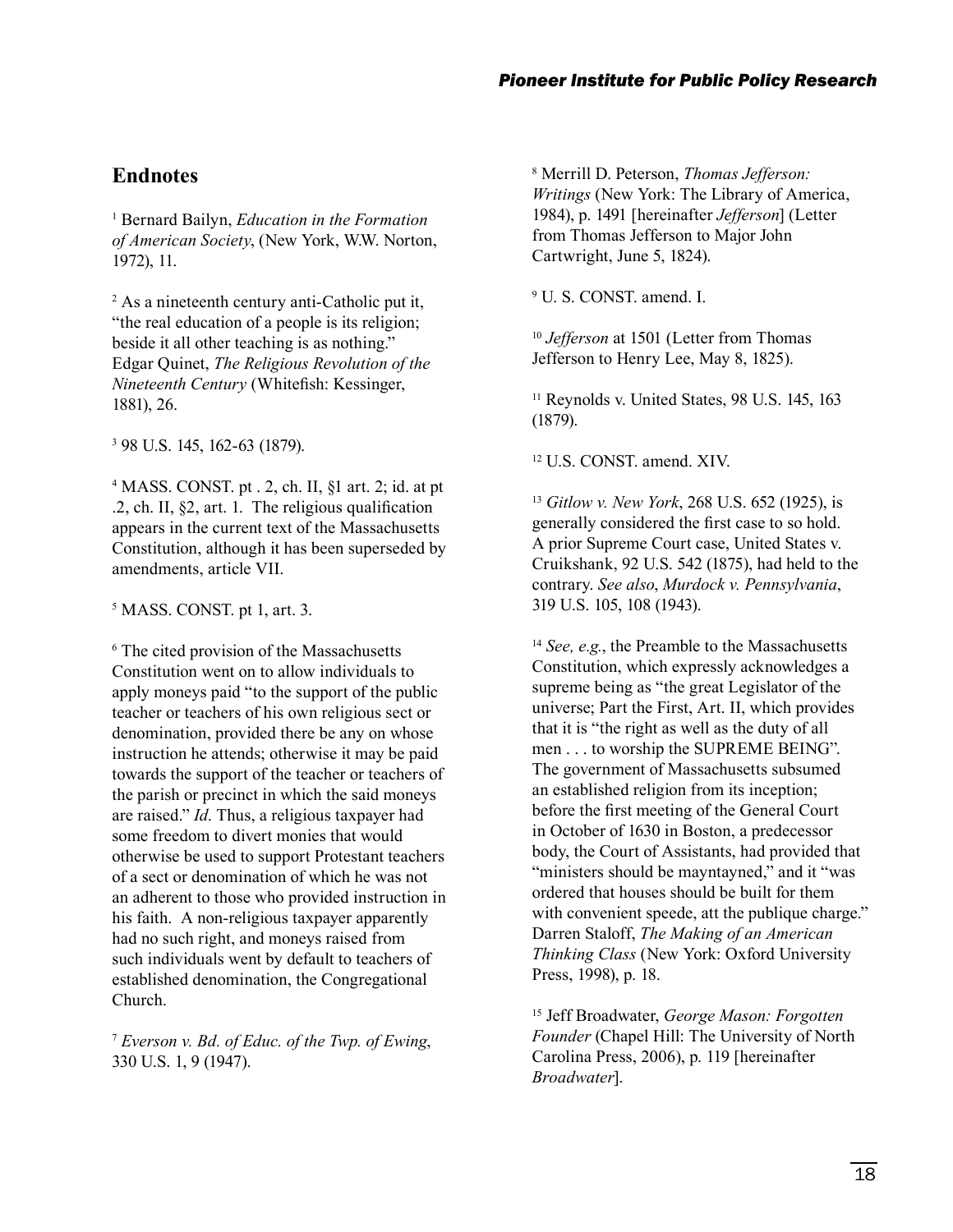<sup>16</sup> *Id*. at 122.

<sup>17</sup> *Jefferson*, 34.

<sup>18</sup> *Broadwater*, 105.

<sup>19</sup> *Id*. at 258, citing P. Slaughter, *The History of Truro Parish in Virginia* (Philadelphia: George W. Jacobs & Company, Publishers), 143-150.

<sup>20</sup> *Id*. at 281 (R. Rutland, *George Mason and the War for Independence* (Williamsburg: Virginia Independence Bicentennial Commission, 57); R. Rutland, *Mason: Reluctant Statesman* (Baton Rouge: Louisiana State University Press), 68-69.

<sup>21</sup> *Id*. at 119-123.

<sup>22</sup> *Jefferson*, 510 (Letter from Thomas Jefferson to Messrs. Nehemiah Dodge and Others, a Committee of the Danbury Baptist Association in the State of Connecticut, January 1, 1802).

<sup>23</sup> *Id*. at 477 (Thomas Jefferson, extract from the Minutes of the Board of Visitors, University of Virginia, 1822-1825, Report to the President and Directors of the Literary Fund).

<sup>24</sup> *Id*. In a subsequent letter to Dr. Thomas Cooper, Jefferson indicated that the proposed arrangement preserved the various sects' "independence of us and of each other," and would "soften their asperities, liberalize and neutralize their prejudices, and make the general religion a religion of peace, reason, and morality." *Jefferson*, 1465.

25 Oscar Handlin, *Boston's Immigrants, 1790-1880: A Study in Acculturation* (Cambridge: The Belknap Press of Harvard University Press, 1991), 26 [hereinafter, *Handlin*]. During the period from 1815-1860, the total number of immigrants admitted to the U.S. was approximately five million. See generally *Reports of the Immigration Commission, U.S.*  Government Printing Office, 1911.

<sup>26</sup> *Id*. at 30-37.

<sup>27</sup> *Handlin*, 43 (citing George O'Brien, *Economic History of Ireland in the Eighteenth Century* (Dublin, 1918), 102).

<sup>28</sup> *Id*. at 37-43.

<sup>29</sup> *Id*. at 51-56.

<sup>30</sup> *Id*. at 70.

<sup>31</sup> *Id.* at 59 (citing Benevolent Fraternity of Churches, Fourteenth Annual Report (Boston 1848), 23-24).

<sup>32</sup> *See*, for a contemporaneous instance of English anti-Catholicism, the description of the 1840 "Gordon riots" in Edmund Wilson's *The Wound and the Bow*: "The immediate occasion for the Gordon riots had been a protest against a bill which was to remove from the English Catholics such penalties and disabilities as the sentence of life imprisonment for priests who should educate children as Catholics and the disqualifications of Catholics from inheriting property." Churches and houses were "burnt wholesale, the prisons of London broken open, and even the Bank of England attacked." Edmund Wilson, Literary Essays and Reviews of the 1930s & 40s (New York: Library of America, 2007), 286.

<sup>33</sup> *See, e.g.*, Asa Greene, *The Life and Adventures of Dr. Dodimus Duckworth* (New York: Peter Hill, 1833).

<sup>34</sup> *See, e.g., Joshua Coffin, A Sketch of the History of Newbury, Newburyport, and West Newbury* (Boston: Samuel G. Drake, 1845), 249-51. The connection between Guy Fawkes Night, which celebrates the foiling of a Catholic plot to set off a bomb in Parliament and kill England's Protestant aristocracy, and anti-Catholicism in America is expressed by the following piece of doggerel, which boys would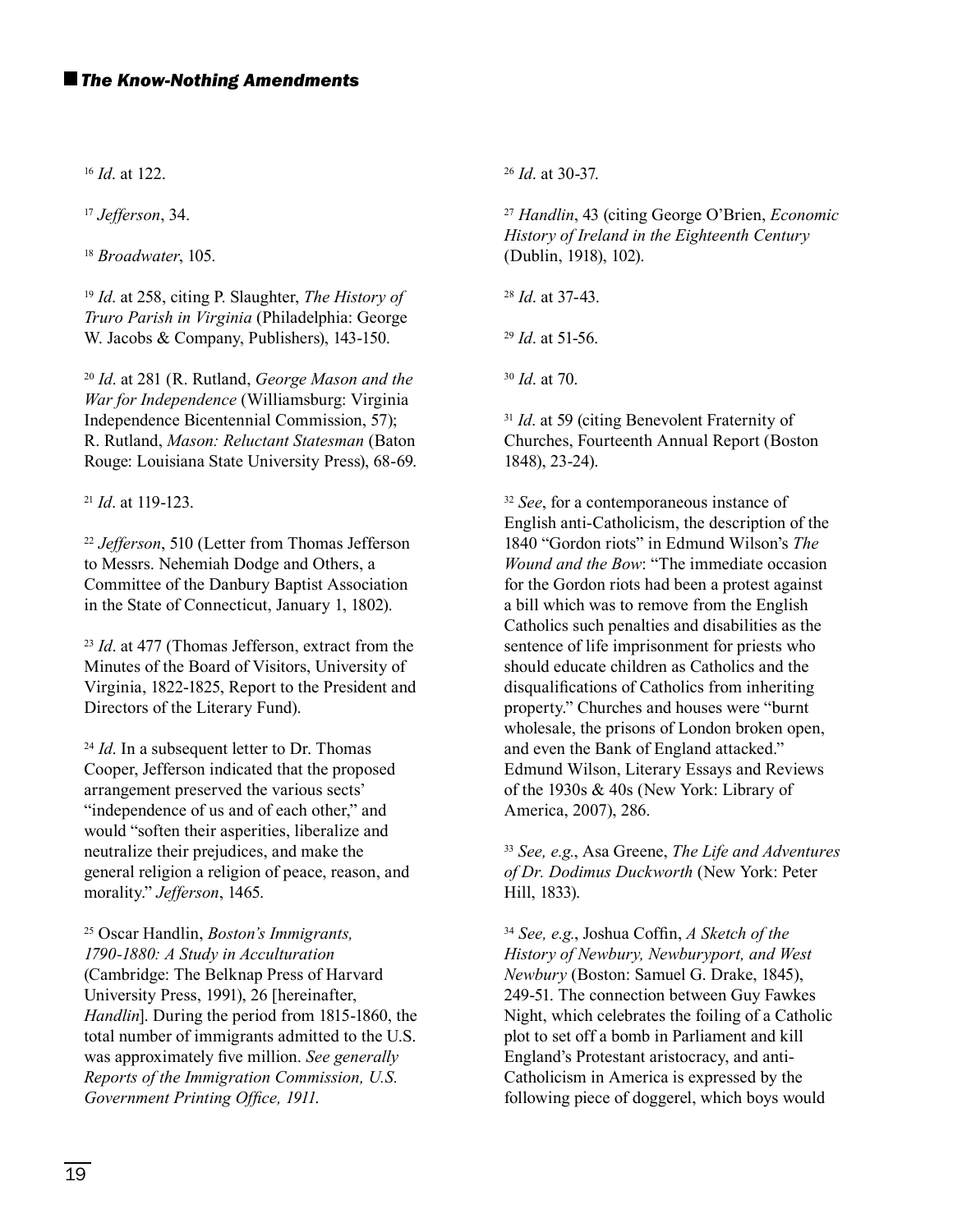chant as they wheeled the Pope's effigy from house to house, importunately "begging" for money in the manner of current-day Halloween trick-or-treaters:

"The fifth of November. As you well remember, Was gunpowder treason and plot; I know of no reason Why the gunpowder treason, Should ever be forgot. . . . Here is the pope that we have got, The whole promoter of the plot. We'll stick a pitchfork in his back, And throw him in the fire."

<sup>35</sup> "Changing Times at Harvard", Thomas H. O'Connor, *The Boston Globe*, August 16, 1999.

36 Thomas H. O'Connor, *The Boston Irish: A Political History* (Boston: Northeastern University Press, 1995), 75 [hereinafter, *O'Connor*].

<sup>37</sup> *Handlin*, 201.

38 John R. Mulkern, *The Know-Nothing Party in Massachusetts: The Rise and Fall of a Peoples Movement* (Boston: Northeastern University Press, 1990), 67 [hereinafter, *Mulkern*].

39 Lloyd P. Jorgensen, *The State and the Non-Public School, 1825-1925* (Columbia: University of Missouri Press, 1987), 88.

<sup>40</sup> *O'Connor*, 80 (citing W.G. Bean, Party Transformation in Massachusetts, with Special Reference to the Antecedents of Republicanism, 1848-1860 (1922) (Ph.D. dissertation, Harvard University), 293.

41 MASS. CONST. amend. XVIII, *amended by* MASS. CONST. amend. XLVI, *subsequently amended by* MASS. CONST. amend. CIII.

42 MASS. CONST. pt. 1, art III. "[T]he legislature shall, from time to time, authorize and require, the several towns, parishes, precincts, and other bodies politic, or religious societies, to make suitable provision, at their own expense, . . . for the support and maintenance of public Protestant teachers of piety, religion and morality . . . And all moneys paid by the subject to the support of public worship, and of the public teachers aforesaid, shall, if he require it, be uniformly applied to the support of the public teacher or teachers of his own religious sect or denomination." Id.

<sup>43</sup> *Handlin*, 168, (citing Official Catholic Yearbook, 1928, 407). The Archdiocese of Boston did not do so until 1884, when Archbishop John Williams announce that he would establish a separate parochial school system that would compete with the Protestant schools of Boston. *Id*.

44 David O'Brien, *Public Catholicism: Bicentennial History of the Catholic Church in America* (New York: Macmillan Publishing Company, 1989), 47.

<sup>45</sup> Official Report of the Debates and *Proceedings in The State Convention Assembled May 4, 1853 to Revise and Amend the Constitution of the Commonwealth of Massachusetts* (Boston: White & Potter, 1853), 615 (Debate of B. F. Hallett of Wilbraham) [hereinafter *1853 Debates*].

46 Debates in the Massachusetts Constitutional Convention 1917-1919 (Boston: Wright & Potter Printing Co.), 90 [hereinafter *1917 Debates*] (Debate of John W. Cummings of Fall River).

<sup>47</sup> *1853 Debates*, 158 (Debate of Charles W. Upham of Salem). For a judicial discussion of the basis on which Catholics find the Protestant Bible to be offensive, *see* State ex rel. Finger v. Weedman, 226 N.W. 348, 351 (S.D. 1929). "The King James version [of the Bible] is a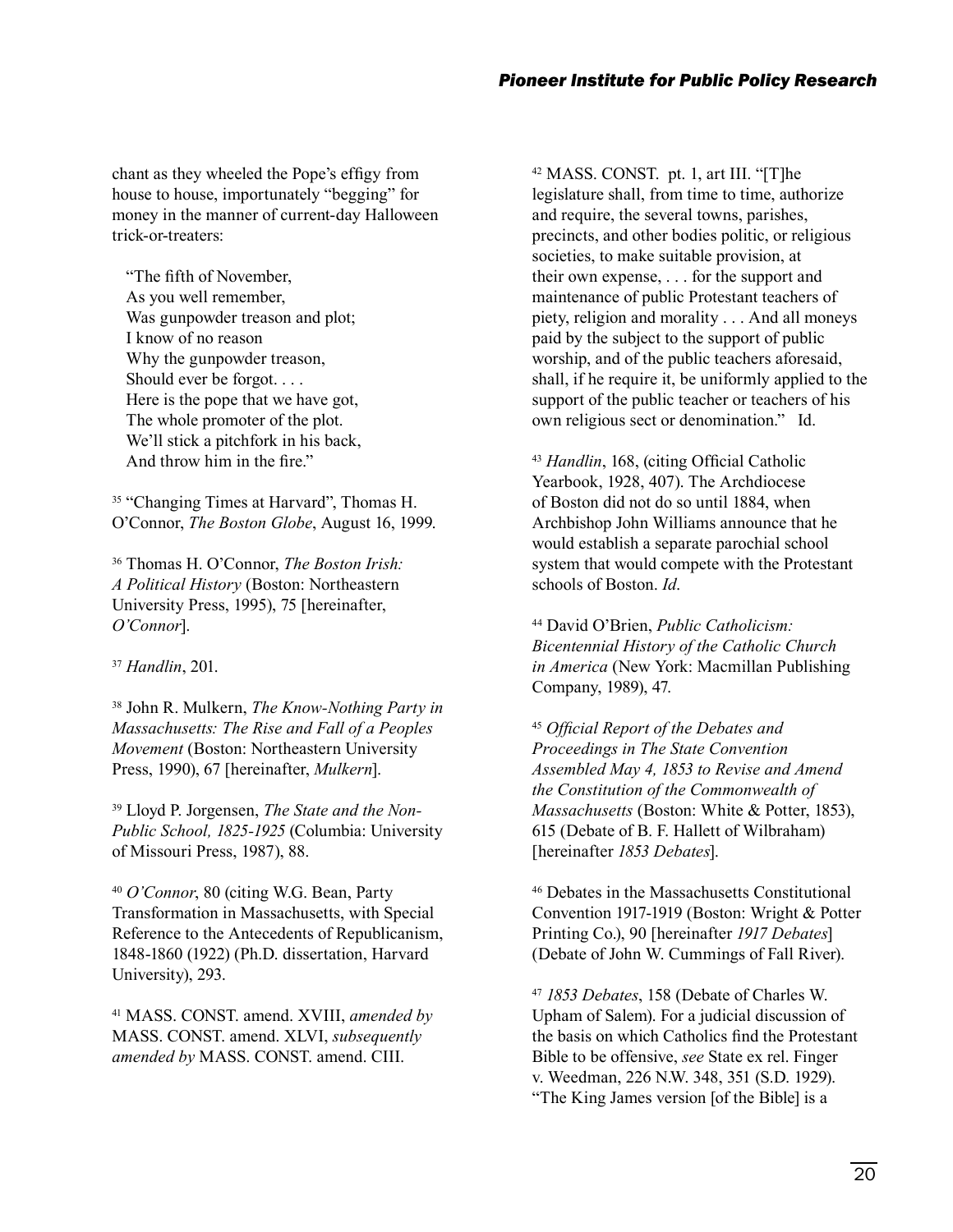translation by scholars of the Anglican church bitterly opposed to the Catholics, apparent in the dedication of the translation, where the Pope is referred to as 'that man of sin.'" *Id*.

<sup>48</sup> *1853 Debates*, 621 (Debate of Benjamin F. Butler of Lowell).

<sup>49</sup> *Id*. at 622 (Debate of George S. Ball of Upton).

50 "The Catholics are increasing very fast." *Id*. at 546 (Debate of Robert Rantoul of Beverly).

<sup>51</sup> *Handlin*, 167.

52 1*917 Debates*, 107, 186-7 (Debate of Horace I. Bartlett of Newburyport).

53 The precise sum was calculated at \$10,133,159.40. *Id*. at 86.

54 J. Anthony Lukas, *Common Ground: A Turbulent Decade in the Lives of Three American Families*, (New York: Random House, 1986), 58.

<sup>55</sup> The A.P.A. took the position that a Catholic, holding allegiance to the Pope, could not be a good American citizen. *1917 Debates*, 78.

<sup>56</sup> *O'Connor*, 152, 153.

57 Opinion of the Justices to the Senate and the House of Representatives, 214 Mass. 599 (1913). In the same opinion, three of seven justices took the position that the Anti-Aid Amendment did not prohibit appropriations in aid of churches or religious denominations. *Id*.

<sup>58</sup> *See 1917 Debates*, 354 (Debate of Martin Lomasney of Boston: "Minute men went through the State before the next election and the issue under cover was: 'These men voted with the Catholics . . . and many good men were defeated for no other reason").

59 The so-called "anti-sectarian" amendment was first introduced in the Constitutional Convention of 1900, the year after a \$10,000 was made to Carney Hospital, Catholic institution, sparking protests by Protestants. During the period from 1860 to 1917, \$37,951,000 in appropriations had been made for the benefit of non-Catholic, primarily Protestant institutions. The "anti-sectarian" amendment failed in 1900, and was re-introduced in subsequent years without success until the Constitutional Convention of 1917-18, called after David Ignatius Walsh became the first Roman Catholic governor of Massachusetts. The antisectarian measure passed in that Convention after it received a favorable report from the Committee on Constitutional Amendments, which was appointed by members of a third party, the Progressives, in a compromise with Republicans. *1917 Debates*, 184-185.

<sup>60</sup> *Id*. at 212 (Debate of John W. Cummings of Fall River).

<sup>61</sup> *Id*. at 211 (Debate of John W. Cummings of Fall River).

62 MASS. CONST. amend. XVIII, *amended by* MASS. CONST. amend. XLVI, *subsequently amended by* MASS. CONST. amend. CIII. Exceptions including the Soldiers' Home, free public libraries, and conditional obligations to the Massachusetts Institute of Technology and The Worcester Polytechnic Institute, which had been incurred pursuant to chapter 78 of the Resolves of 1911. *1917 Debates*, 120.

<sup>63</sup> Nine members of the committee were Protestant; four were Catholic; one was Jewish, and one was agnostic. *Id*. at 221.

<sup>64</sup> *Id*. at 250 (Debate of former Attorney General Pillsbury of Wellesley).

<sup>65</sup> *Id*. at 160 (Debate of Frederick L. Anderson of Newton).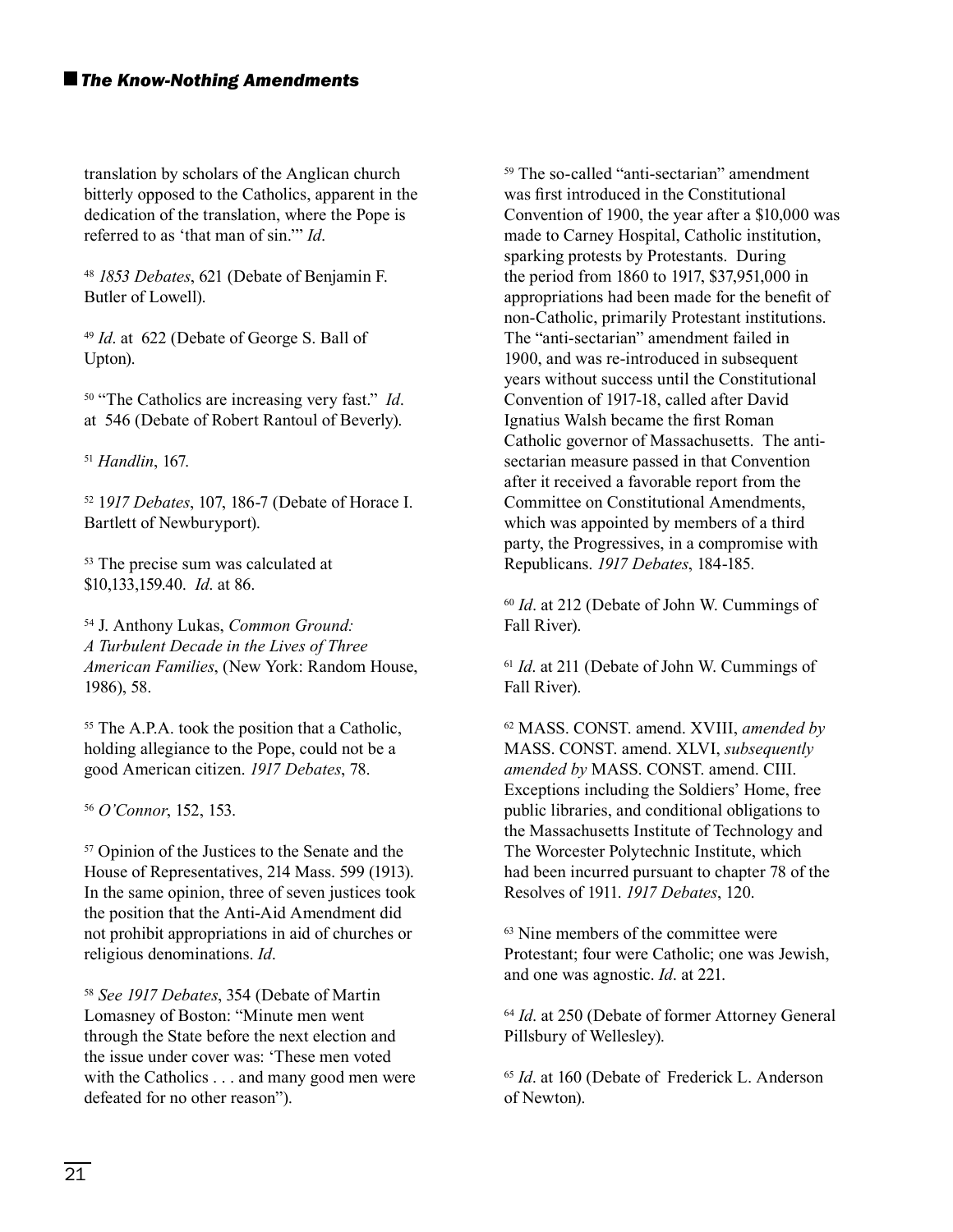<sup>66</sup> *Id*. at 209 (Debate of John W. Cummings of Fall River); Id. at 44 (The text Delegate Anderson's alternative amendment).

<sup>67</sup> *An Unworthy Compromise*, *The Pilot*, Sept. 22, 1917, at 1.

<sup>68</sup> *1917 Debates*, 92 (Debate of John W. Cummings of Fall River).

69 One speaker at the 1917 Constitutional Convention thought it advisable to assert that the group that had agitated for the expansion of the Anti-Aid Amendment to exclude other "sectarian" institutions was made up of "highgrade men and was "not an A.P.A. society," *Id*. at 77 (Debate of Edwin U. Curtis of Boston).

<sup>70</sup> *Id*. at 130 (Debate of Martin Lomasney of Boston, quoting a Protestant named Mr. Parkman whose institution had been receiving \$50,000 a year in state aid).

<sup>71</sup> *Id*. at 293.

72 2008 MASS. ACTS ch. 182.

<sup>73</sup> *1917 Debates*, 203 (Debate of Horace I. Bartlett of Newburyport).

<sup>74</sup> *Id*. at 290 (Debate of Edwin U. Curtis of Boston quoting John W. Cummings of Fall River).

75 "We may as well admit that the anti-sectarian amendment is aimed at the Catholic Church." *Id*. at 209 (Debate of John W. Cummings of Fall River quoting Roland D. Sawyer of Ware).

76 In 1875, Representative James G. Blaine introduced a proposed amendment to the U.S. Constitution in the House of Representatives that would have barred states from giving aid to sectarian schools; the measure passed the House 180-7 but fell four votes short of passage

in the Senate. Steven K. Green, *The Blaine Amendment Reconsidered*, 36 AM. J. LEGAL HIST. 38 (1992).

77 The term "Blaine Amendment" is used generally herein to refer both to such amendments and to the Anti-Aid Amendment, which predates Blaine Amendments.

78 Charles L. Glenn, Jr., *The Myth of the Common School* (Oakland: ICS Press, 2002), 4 [hereinafter Glenn].

<sup>79</sup> *See, e.g.*, *Hale v. Everett*, 53 N.H. 9, 111 (1868) ("Our fathers were not only Christians; they were, even in Maryland by a vast majority, elsewhere almost unanimously, Protestants.") (quoting Bancroft's History U.S. 456). *See also* E.I.F. Williams, *The Life of Horace Mann: Educational Statesman* (New York: Macmillian, 1937), 266. The myopia of the Protestant world view was expressed tongue-in-cheek fashion by the satirical magazine The Onion in a historical spoof entitled "Citizens Are Now Free to Practice Any Form of Protestantism They Want." http://www.theonion.com/content/news/ historical archives citizens are.

80 As one Catholic legislator put it during the Constitutional Convention of 1917-18, proponents of the anti-sectarian amendment say "That is not sectarian, it is not offensive. . . . Nothing is ever said about your religion or anybody else's religion. There is nothing sectarian about it.' But I say: 'Why my friend, that is sectarian to me; it is sectarian to my Jewish friend.'" *1917 Debates*, 187 (Debate of Joseph C. Pelletier of Boston).

<sup>81</sup> *See* note 13, *supra*, and accompanying text.

82 U. S. CONST. amend. I.

<sup>83</sup> *Attorney General v. Sch. Comm. of Essex*, 387 Mass. 326, 332-33 (citing *Everson v. Bd. of Educ. of the Twp. of Ewing*, 330 U.S. 1 (1947)).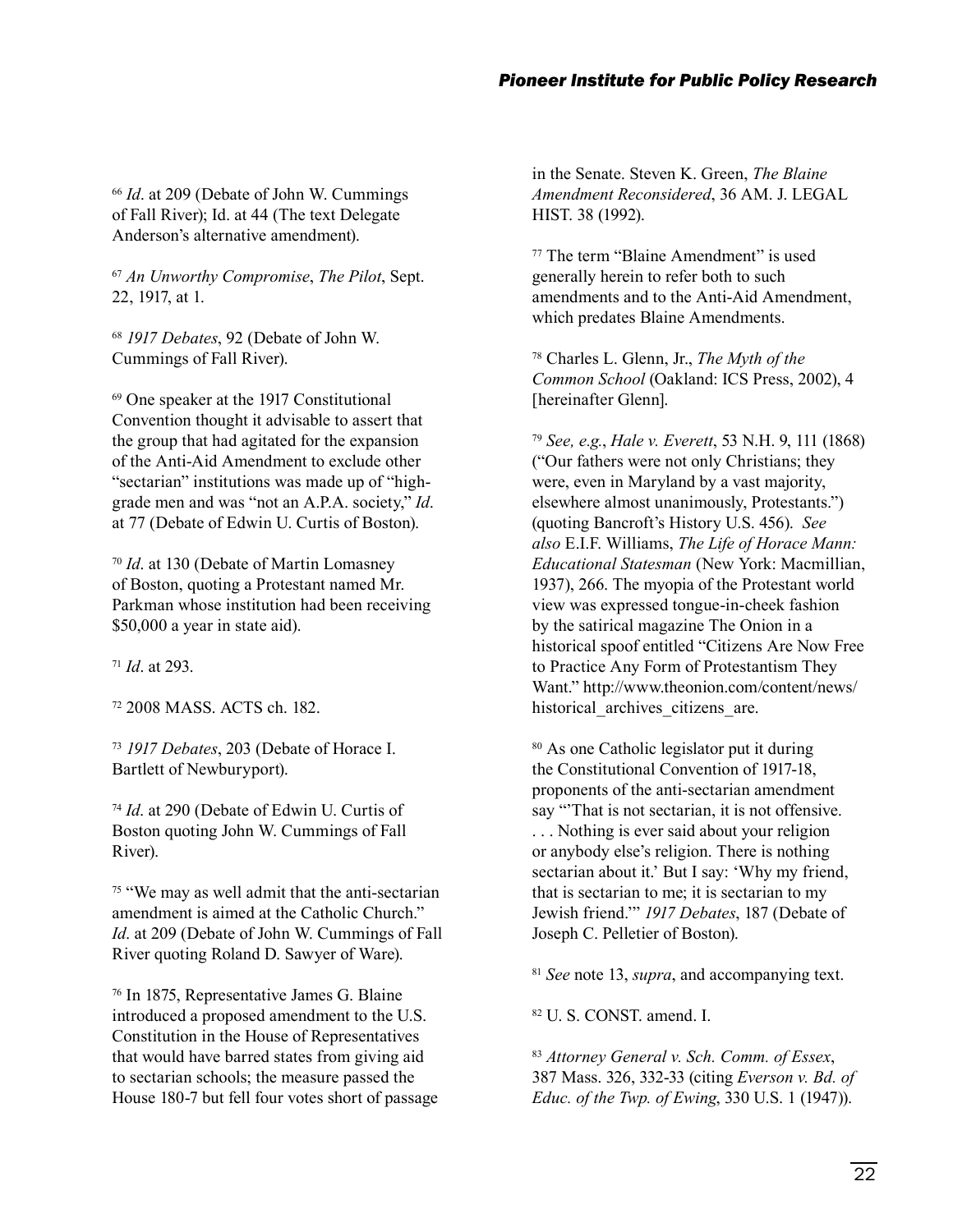<sup>84</sup> *Bd. of Educ. of Central Sch. Dist. No. 1 v. Allen*, 392 U.S. 236 (1968).

<sup>85</sup> Bloom v. Sch. Comm. of Springfield, 376 Mass. 35 (1978).

86 MASS CONST. pt 1, art. II ("no subject shall be hurt, molested, or restrained, in his person, liberty, or estate, for worshipping GOD in the manner and season most agreeable to the dictates of his own conscience; or for his religious profession or sentiments; provided he doth not disturb the public peace, or obstruct others in their religious worship."); MASS CONST. pt 1, art. III ("all religious sects and denominations, demeaning themselves peaceably, and as good citizens of the commonwealth, shall be equally under the protection of the law; and no subordination of any one sect or denomination to another shall ever be established by law."); MASS CONST. amend. XLVI, §1 ("No law shall be passed prohibiting the free exercise of religion.").

87 530 U.S. 793 (2000).

<sup>88</sup> *Id*. at 828- 29 (citing Green, The Blaine Amendment Reconsidered, 36 Am. J. Legal Hist. 38 (1992) (internal citations omitted).

<sup>89</sup> *Compare Reitman v. Mulkey*, 387 U.S. 369 (1967) (upholding the right of the State of California to invalidate a an amendment to its state constitution that encouraged racial discrimination) and *Gordon v. Lance*, 403 U.S. 1 (1971) (upholding a constitutional requirement that political subdivisions could not increase tax rates or incur bonded indebtedness without obtain the approval of 60% of voter).

90 517 U.S. 620 (1996).

<sup>91</sup> *Id*. at 634.

<sup>92</sup> *Id*. at 635 (citing *Dpt. of Agriculture v. Moreno*, 413 U.S. 528, 534 (1973); *Kadrmas v.*  *Dickinson Public Schools* 487 U.S. 450, 462 (1988)) (emphasis in original).

<sup>93</sup> *Id*. at 633.

<sup>94</sup> *Theodore Roosevelt: An Autobiography*, ch. XV The Peace of Righteousness, appx B, (New York: Macmillan, 1913).

<sup>95</sup> *1917 Debates*, 184.

96 MASS. CONST. art. XLVIII, pt II, §2.

<sup>97</sup> 517 U.S. at 633.

98 In her concurring opinion in *Zelman v. Simmons-Harris*, Justice O'Connor noted that an inner-city parent might choose a parochial school for his or her child for reasons of safety and discipline, as well as academic superiority. 536 U.S. 639, 675 (2002).

<sup>99</sup> *Washington v. Glucksberg*, 521 U.S. 702, 721 (1997).

100 U.S. CONST. amend. XIV.

<sup>101</sup> *Lochner v. New York*, which struck down a New York law limiting the number of hours a baker could work each week as a violation of the "right to free contract" implicit in the Fourteenth Amendment's due process clause, is a leading case from the early days of substantive due process jurisprudence, and gave the name to the "Lochner Era", roughly 1890 to 1937, a period during which economic regulations were routinely overturned on substantive due process grounds. 198 U.S. 45 (1905).

<sup>102</sup> *See, e.g.*, *Moore v. City of East Cleveland*, 431 U.S. 494 (1977) (holding that the substantive due process right to live together as a family extended to a grandmother, son and grandsons by different mothers in overturning a municipal housing ordinance that limited occupancy in a dwelling unit to parents and their children). *See*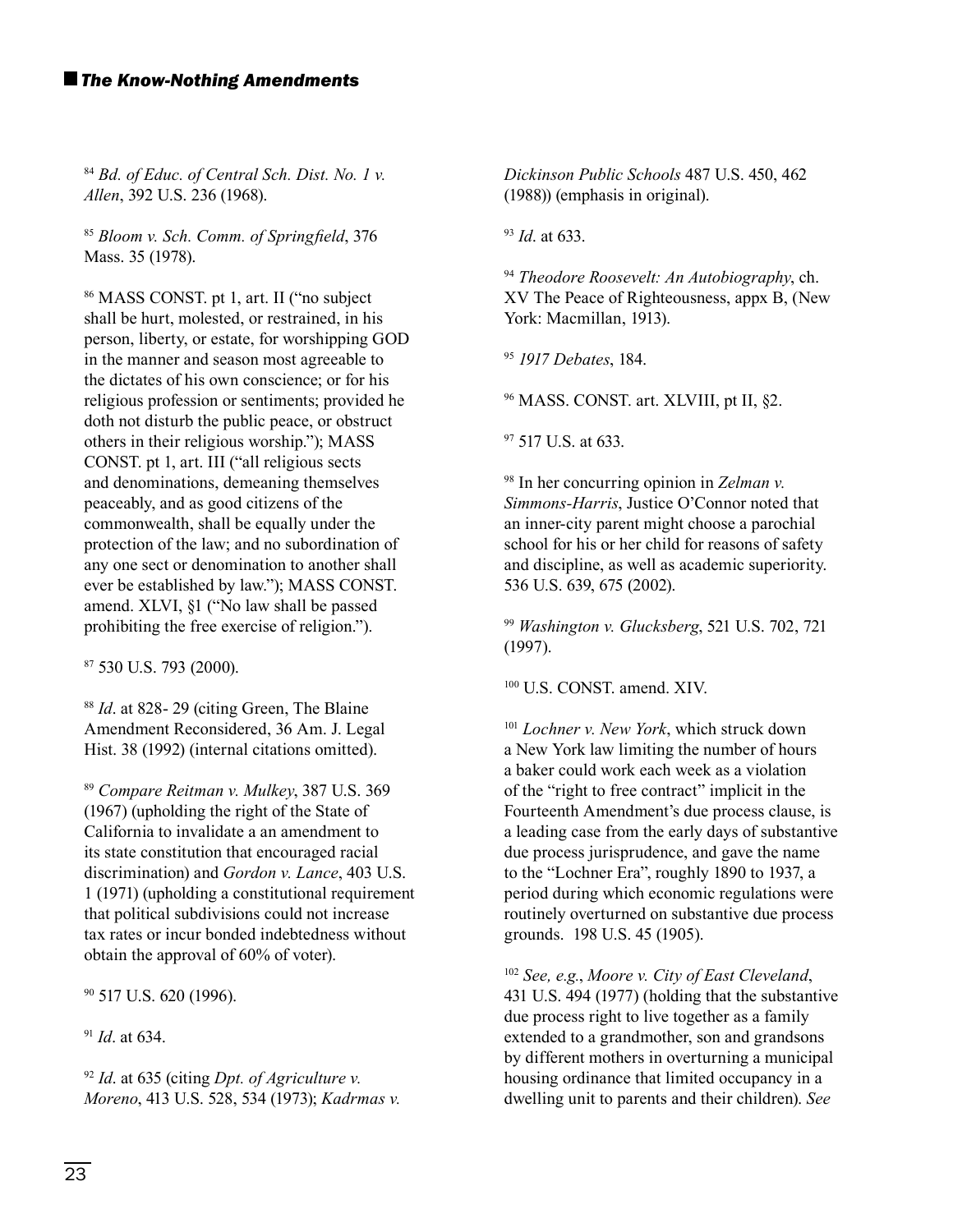*also Roe v. Wade*, 410 U.S. 113 (1973).

<sup>103</sup> *Graham v. Connor*, 490 U.S. 386 (1989); *United States v. Lanier*, 520 U.S. 259 (1997).

104 268 U.S. 510 (1925).

<sup>105</sup> *Id*. at 534-35.

 $106$  Such as a proficiency test that a student would be required to pass in order to receive a stateissued certification of minimum educational attainment.

107 536 U.S. 639, at 676.

108 347 U.S. 483 (1954).

<sup>109</sup> *Id*. at 679-80.

<sup>110</sup> *Id*. at 669 (citing *Everson v. Bd. of Educ. of the Twp. of Ewing*, 330 U.S. 1 (1947)).

<sup>111</sup> A principle of common law, expressed in Latin as "De minimis non curat lex." Shamir Khalif Rashad v. Massachusetts, 10 Mass. L. Rep. 282 (1999).

 $112$  Massachusetts Department of Elementary  $\&$ Secondary Education, http:/financel.doe.mass. edu/schfin/ statistics/function07 sum.aspx?.

113 Pope John Paul II Catholic Academy, http://www.blessedmotherteresaschool.org/ application/tuition.html.

114 Malden Catholic High School's tuition for 2008-09 was \$9,850, Catholic Memorial High School's tuition for that school year was \$12,175. http://www.maldencatholic.org/s/22/ malden. aspx?sid=22&gid=1&pgid=1132; http:// www.catholicmemorial.org/index.php?base=/ mainoffice/admissions. The lack of economic injury resulting from the increasing cost of public education as compared to parochial school tuition may over time undermine

plaintiff's standing to complain of state programs to assist parents of parochial school students.

<sup>115</sup> *Attorney General v. Sch. Comm. of Essex*, 387 Mass. 326, 332-33 (1982).

116 U.S. CONST. art. VI, cl. 2.

117 536 U.S. 639, 657 (2002). Ohio's constitution includes a Blaine amendment, but it is phrased as a prohibition on the exclusive control of any one religion to state school funds, rather than a prohibition against the grant of any funds to a religious school. OHIO CONST. art. 6, §2 ("no religious or other sect, or sects, shall ever have any exclusive right to, or control of, any part of the school funds of this state").

118 536 U.S. at 648.

119 347 U.S. 483 (1954).

120 305 U.S. 337 (1938).

<sup>121</sup> Massachusetts was the first state to enact a compulsory school attendance law in 1852. Prior to that time, the Massachusetts General Court had passed a law in 1647 that required every town to create and operate a grammar school. Fines were imposed on parents who did not send their children to school and children could be removed from their home and apprenticed to others if government officials found the parents "unfit to have the children educated properly". Murray N. Rothbard *Conceived in Liberty Vol I: The Puritans "Purify": Theocracy in Massachusetts* (New York: Arlington House Publishers, 1975).

<sup>122</sup> *See* note 42, *supra*, and accompanying text.

<sup>123</sup> *See* note 80, *supra*, and accompanying text.

<sup>124</sup> *Zelman*, 536 U.S. at 649.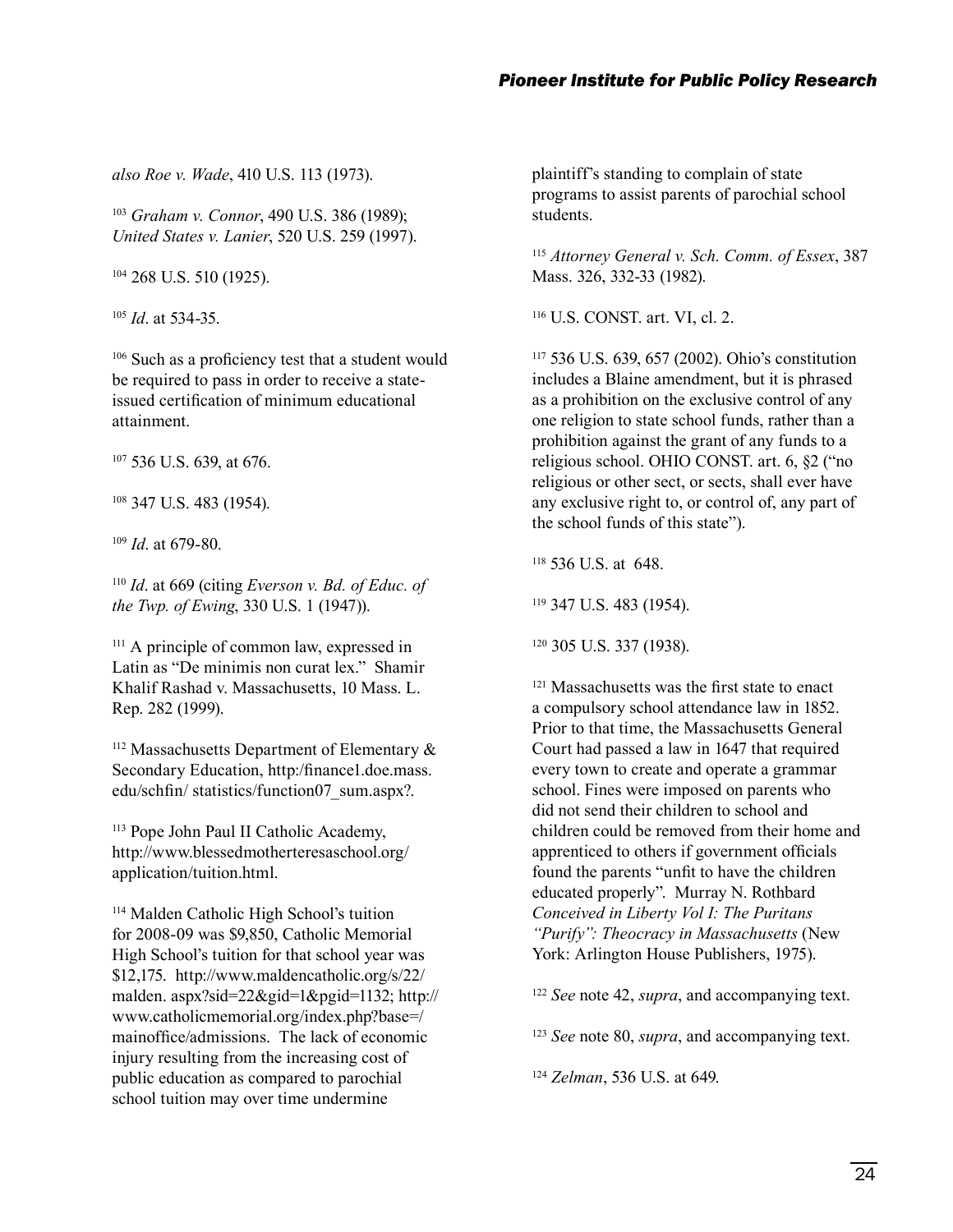#### 125 U.S. CONST. art. VI, cl. 2.

<sup>126</sup> During his campaign to become governor of Alabama in 1962, George Wallace told audiences that if the federal government sought to integrate Alabama's schools, "I shall refuse to abide by any such illegal federal court order even to the point of standing in the schoolhouse door." After he was elected, Wallace blocked the enrollment of African-American students at the University of Alabama in 1963 by following through on this threat. *See* http://www.spartacus. schoolnet.co.uk/USAwallaceG.htm.

<sup>127</sup> Higher Education Act of 1965, as amended, 105 P.L. 244.

<sup>128</sup> *See* 2008 MASS. ACTS ch. 182 (An example of payments made under a contract, line item 4510-0810, providing for contractual payments in the amount of \$3,623,068 to the Massachusetts Children's Alliance for a statewide sexual assault nurse examiner program and pediatric sexual assault nurse examiner program for the care of victims of sexual assault.).

<sup>129</sup> Commonwealth v. Sch. Comm. of Springfield, 382 Mass. 665 (1981).

<sup>130</sup> *Attorney General v. Sch. Comm. of Essex*, 387 Mass. 326 (1982).

<sup>131</sup> *See, e.g.*, 603 MASS CODE REGS. 2.03 (2008), which creates a mechanism for intervention by the Board of Education in the case of under-performing schools. In order to be declared a "Commonwealth Priority School," a school must fail to make "adequate yearly progress" (as defined in the federal "No Child Left Behind Act", 107 P.L. 110) for four or more years. A school that is so designated may seek reconsideration, and no intervention may be commenced while a request for reconsideration is pending. After self-assessment by the school and fact-finding by the Department

of Elementary and Secondary Education, the school superintendent (or head of school in the case of a charter school), is required to submit a school improvement plan within six months after being declared a Commonwealth Priority School or a "Chronically Underperforming School." Such a school improvement must include performance expectations for raising school-wide adequate yearly progress standards within two years. In other words, the failure of an underperforming public school can continue for more than six years before it is held accountable.).

<sup>132</sup> *Fifty-One Hispanic Residents of Chelsea v. Sch. Comm. of Chelsea*, 421 Mass. 598 (1996).

133 1989 MASS. ACTS ch. 133, §2.

<sup>134</sup> *See, e.g.*, MASS. GEN. LAWS ch. 30B, §1(a) (2008) (The Massachusetts law governing the purchase of goods and services by governmental bodies: "This chapter shall apply to every contract for the procurement of supplies, services or real property," with stated exceptions.).

<sup>135</sup> Unions are legal monopolies because they are exempt from antitrust laws; the Clayton Act amended federal labor laws to provide that the labor of a human being is not a commodity or article of commerce subject to prohibitions on monopolies in restraint of trade, 15 U.S.C. §17 (2007).

<sup>136</sup> *Lawrence v. Texas*, 539 U.S. 558, 576-577 (2003).

<sup>137</sup> *See, e.g.*, G.A. Res. ¶7, 1386 (XIV) (Nov. 20, 1959) (United Nations Declaration of the Rights of the Child, General Assembly resolution). "The child is entitled to receive education, which shall be free and compulsory, at least in the elementary stages. He shall be given an education which will promote his general culture and enable him, on a basis of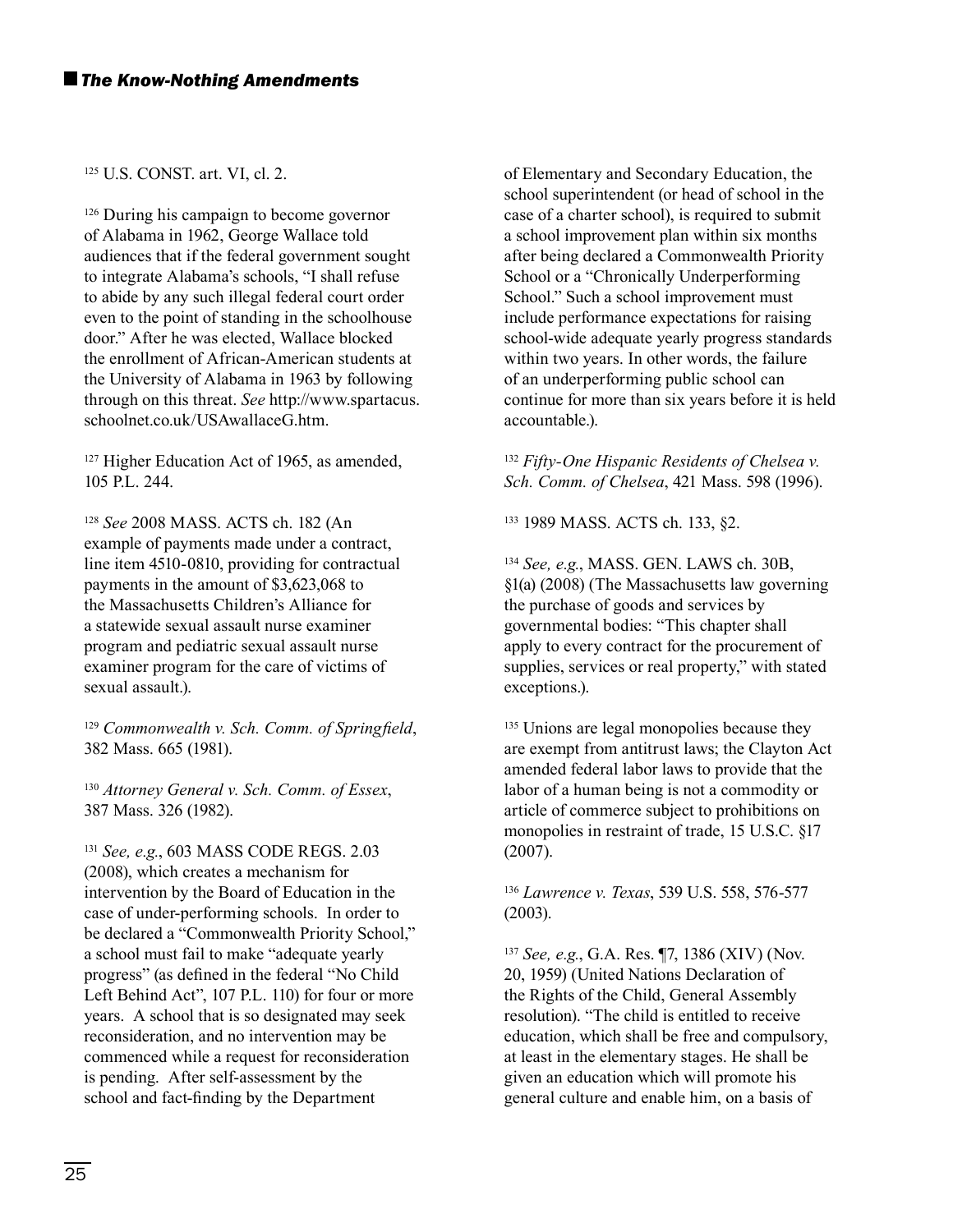equal opportunity, to develop his abilities, his individual judgment, and his sense of moral and social responsibility, and to become a useful member of society. The best interests of the child shall be the guiding principle of those responsible for his education and guidance; that responsibility lies in the first place with his parents." *Id*.

138 Charles L. Glenn, *The Myth of the Common School* (Oakland, ICS Press, 2002), 270 (quoting Alain Madelin, *Pour libérer l'école: L'enseignement à la carte* (Paris: Laffont, 1984), 176).

<sup>139</sup> *Id*. It should be noted, however, that Dutch religious schools that accept students at public expense must conform their curriculum to government standards and agree to hire union teachers. *See Educating Citizens: International Perspectives on Civic Values and School Choice* (D. Ferrero, S. Macedo, C. Venegoni and P. Wolf, eds.) (Washington, D.C., Brookings Institution Press, 2004).

140 Edward Gibbon, *The Decline and Fall of the Roman Empire* (New York, Alfred A. Knopf, Inc., 1993).

141 Adam Smith, *The Wealth of Nations* (Chicago: The University of Chicago Press, 1976), 165.

142 163 U.S. 537 (1896).

143 John T. McGreevey, *Parish Boundaries: The Catholic Encounter With Race in the Twentieth Century Urban North* (Chicago: University of Chicago Press, 1998), 11. *But cf*. Bentley Anderson, S.J., *Black, White and Catholic New Orleans Interracialism, 1947-1956* (Nashville: Vanderbilt University Press, 2005). The author entered first grade in a racially integrated Catholic school in Missouri in 1957, a time when public schools locally and nationally had for the most part not yet been desegregated, most

notoriously in the case of Little Rock, Arkansas, where racial integration was achieved only with federal intervention in the fall of that year. *See* "Retreat from Newport," Time, September 23, 1957, and "Case No. 3113" Time, September 30, 1957.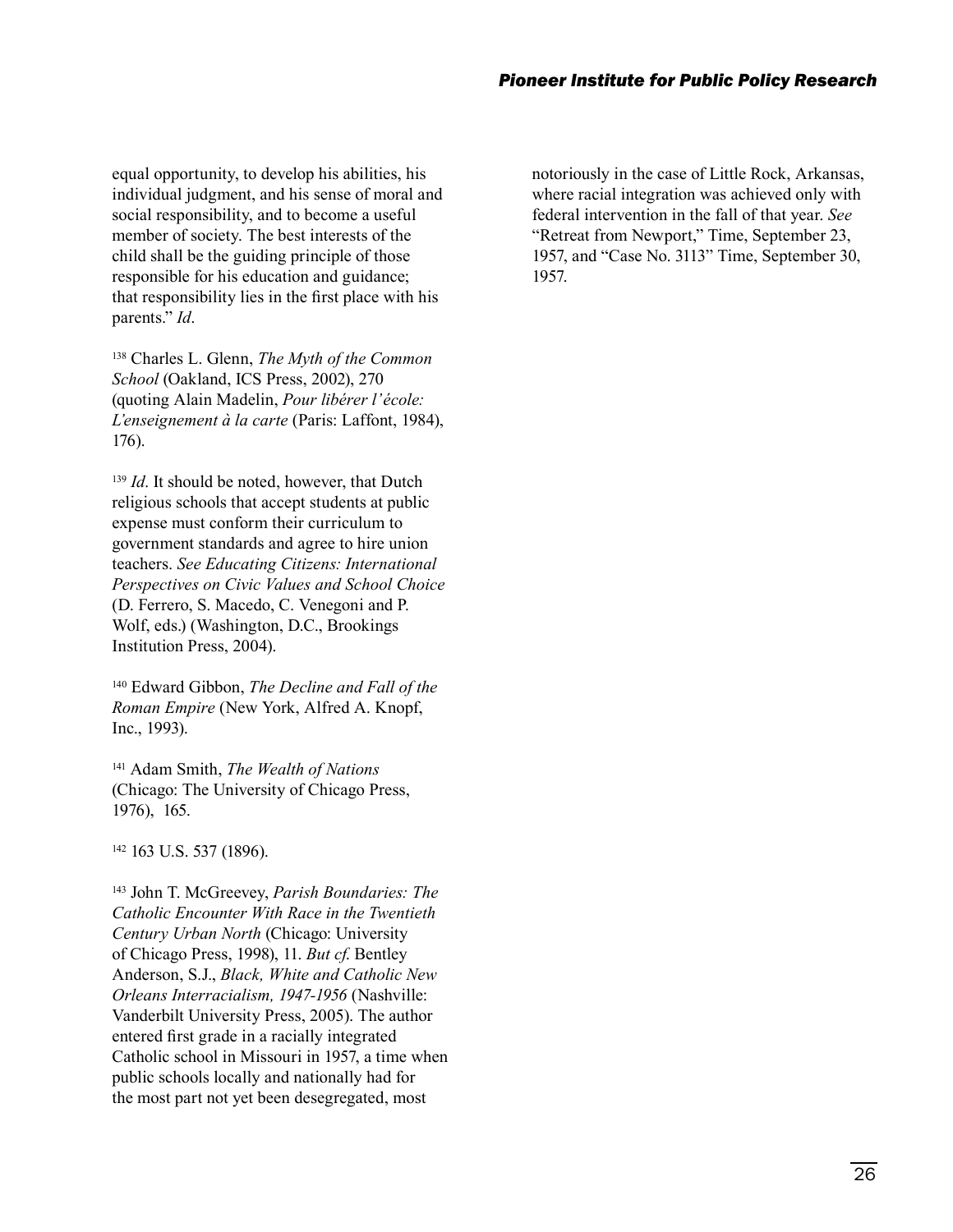#### *The Know-Nothing Amendments*

## **Recent Center for School Reform Publications**

*Core Academic Knowledge*, Transcript, March 2009

*A Step Backwards: An Analysis of the 21st Century Skills Task Force Report*, February 2009

*White Paper No. 42: Vocational-Technical Education in Massachusetts* by Alison L. Fraser, October 2008

*Enrollment Trends in Massachusetts* by Ken Ardon, September 2008

*Differential Pay for Math and Science Teachers* by Theodor Rebarber and Kathleen Madigan, September 2008

*How to Strengthen Mathematics Education in Massachusetts: Implications of the National Mathematics Advisory Panel's Report* by Dr. Sandra Stotsky, June 2008